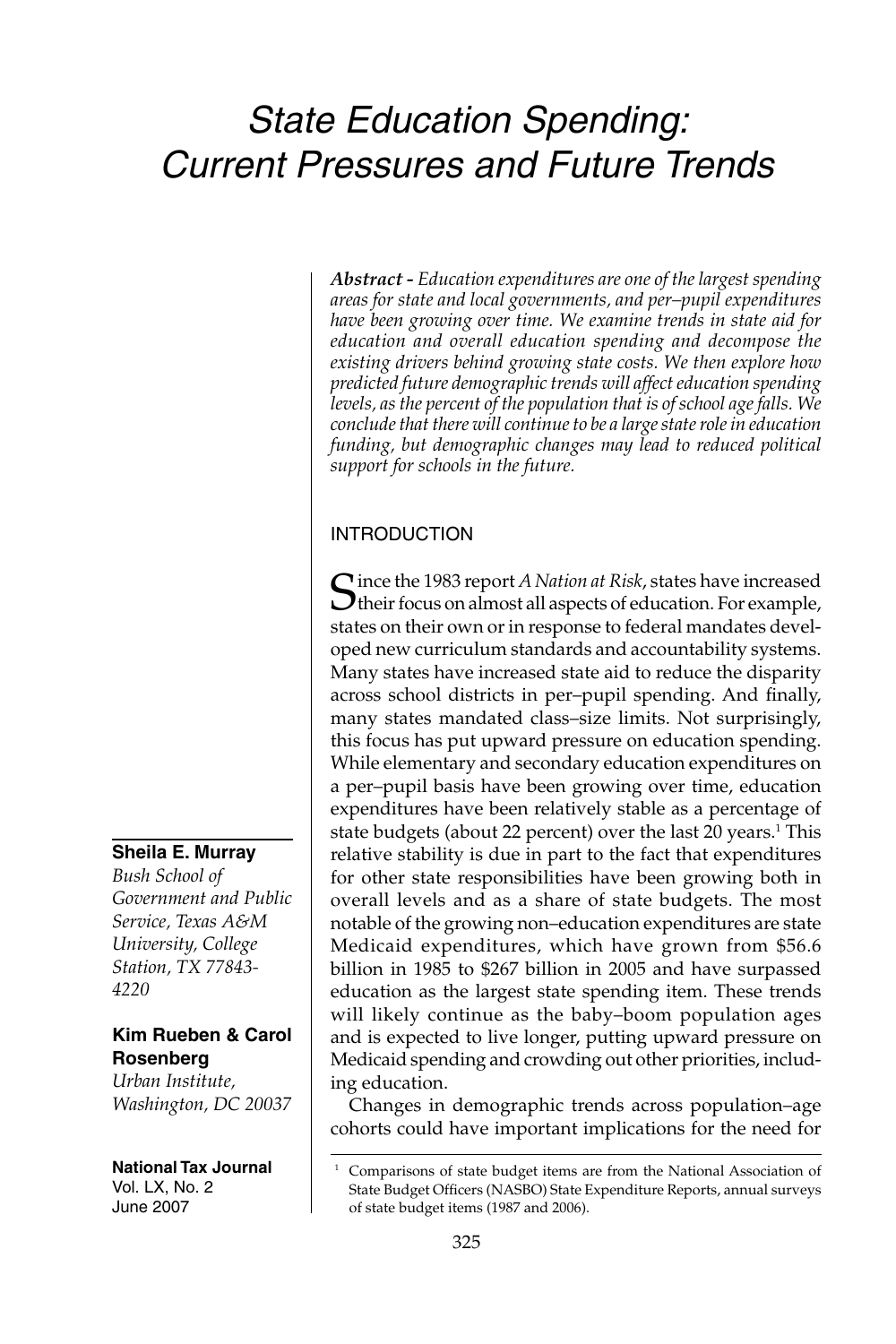education spending and the political support for education. As a share of the population, the elderly are expected to grow relative to the share of school–aged children and working adults. Public support for education spending is lower among the elderly, who receive less direct benefits from education than other age groups. States' ability to allocate funds to education may be constrained by pressure from other programs with greater political support. While the percentage of the population that is of school age is forecasted to fall nationwide and in all states, the number of children is expected to grow in some states. These states, given trends in declining class sizes, can be expected to face pressure to maintain or increase spending. While in states with declining school–age populations the need for overall education spending may fall, nationwide the growing student population, coupled with an increased share of disadvantaged and disabled students, indicates a growing need for education spending. However, if demographic changes weaken the political support for education, it may become increasingly difficult to pay for this additional spending.

Will education spending continue to grow on a per–pupil basis or will it be crowded out by other state programs? In this paper we examine current trends in education spending and whether these trends are expected to continue, examining the cost components that have led to increased per–pupil spending levels. We present national trends in the growth and composition of total public K–12 education resources and compare this growth to changes in student and total populations. We demonstrate how states have increased their share of education spending and how this growth in education spending compares to other state budget items. We examine the causes behind the shift to more state financing of education and how states allocated the rising expenditures across different spending categories. We then look forward, first describing the predicted changes in the age and racial profile of the U.S. and then examining how we expect existing spending trends and future demographics to interact and affect education spending. We think existing spending trends will continue, putting pressure on states to increase per–pupil spending, but political considerations prompted by demographic changes, especially reduced support for schools as the population ages, might mitigate this effect.

## EDUCATION RESOURCES AND POPULATION TRENDS

Figure 1 presents real per–pupil revenues for K–12 education from the 1971 through the 2004 school years.<sup>2</sup> The top line of the graph represents total revenues from all sources. Real revenues per student more than doubled over the period, from just over \$4,200 in 1971 to just over \$9,000 in 2004 (in 2003 dollars). During the same time period, real education revenues per capita increased less dramatically by 54 percent, reflecting smaller growth rates in enrollments as compared to the overall population.

Table 1 decomposes whether the increases in per–pupil spending are coming from increasing revenues for education or a declining number of students by examining levels of spending at five–year intervals between the 1971 and 2001 school years and for the 2004 school year. Real total revenues grew 2.8 percent per year in the early 1970s, but fell in the late 1970s by about one percent per year before increasing continually since the 1980s. This decline in real revenues during the 1970s is largely due to the increased level of inflation. Enrollment in public schools fell in the 1970s

 <sup>2</sup> The school year refers to the year of the spring term. Thus, 1972 refers to the 1971–72 school year.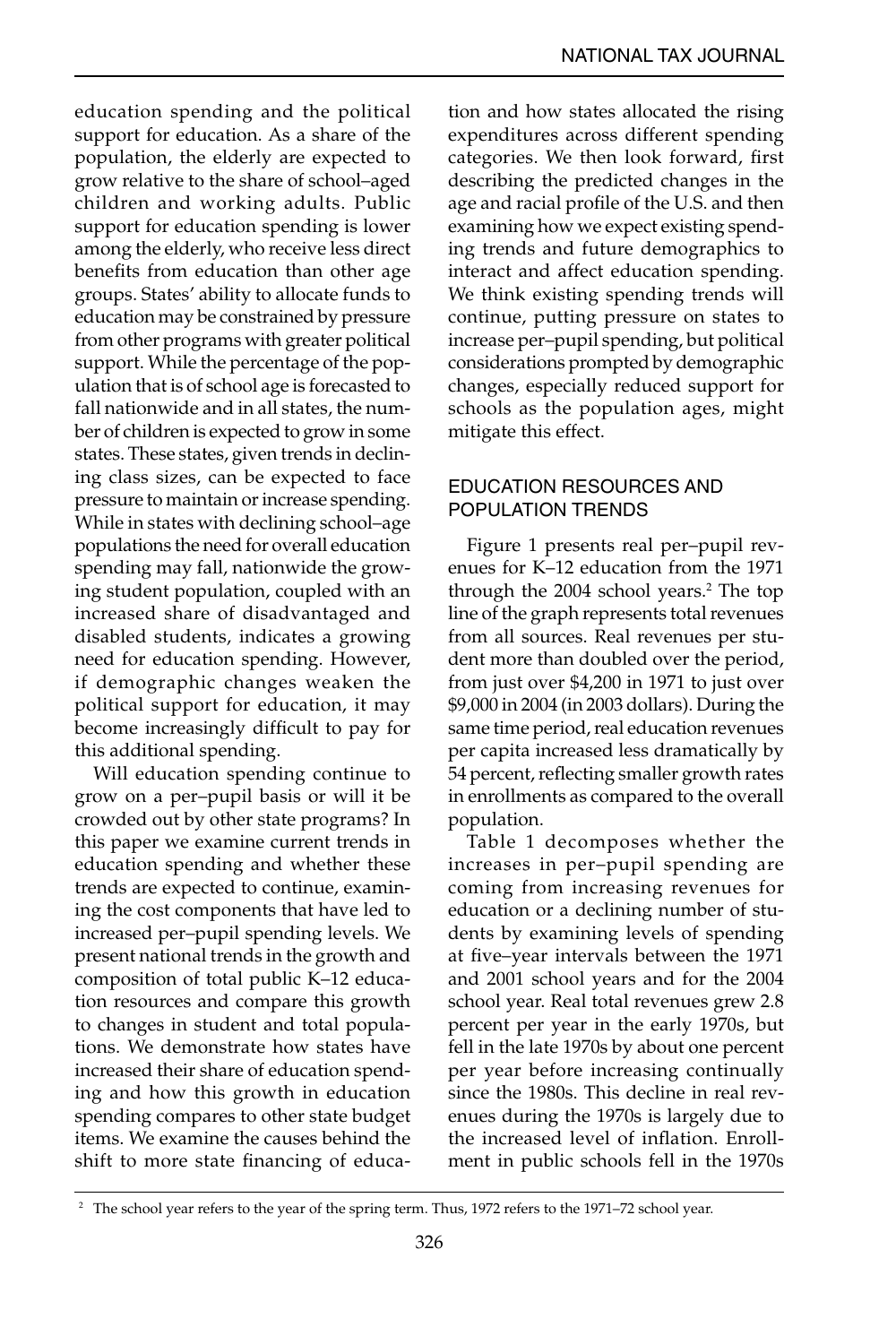

*Figure 1.* Federal, State, and Local Real Revenues per Pupil

and mid–1980s before increasing again over the last 25 years. While spending per pupil increased, it is important to recognize that the percentage of the school–age population was falling, while the working age population was increasing. Thus, the burden of spending more per student was borne by a growing working age population. Real revenues have grown strongly since the 1980s, outpacing both population and enrollment changes.

While student populations were falling in the first half of this period, Table 1 illustrates that the number of teachers grew by an average of 1.1 percent between 1971 and 2004, with only a slight decline between the 1976 and 1977 school years. Consequently, student–teacher ratios were falling for most of this period and can partly explain spending per–pupil growth. We further discuss the relationship between spending increases and teachers in the fourth section.

Figure 1 and Table 1 also demonstrate that the sources of resources changed substantially over the last three decades. The figure reports the cumulative revenues from federal, state, and local governments. Although local funding increased throughout this period, revenues from state sources rose more quickly between 1972 and 1987 and, as a consequence, the states' share of total resources increased from 38 percent in 1972 to 49 percent in 1987. Revenues from the states then grew slowly from 1987 to 1992. By 1992, local governments contributed only 47 percent of all public education resources, down from 53 percent in 1972. More recently, as Dye and Reschovsky (2007) point out, this pattern has tempered. After the 2001 recession, state spending grew at a slower rate and the state share of spending actually decreased slightly between the 2003 and 2004 school years. Local revenues, while still a smaller share than state revenues, have grown steadily since 2001. We believe this shift back towards local revenues is a temporary phenomenon, reflecting the strength of property values (and property taxes) during the last recession, rather than a shift away from long–term trends. In 2004, the state share of education revenues was 47 per-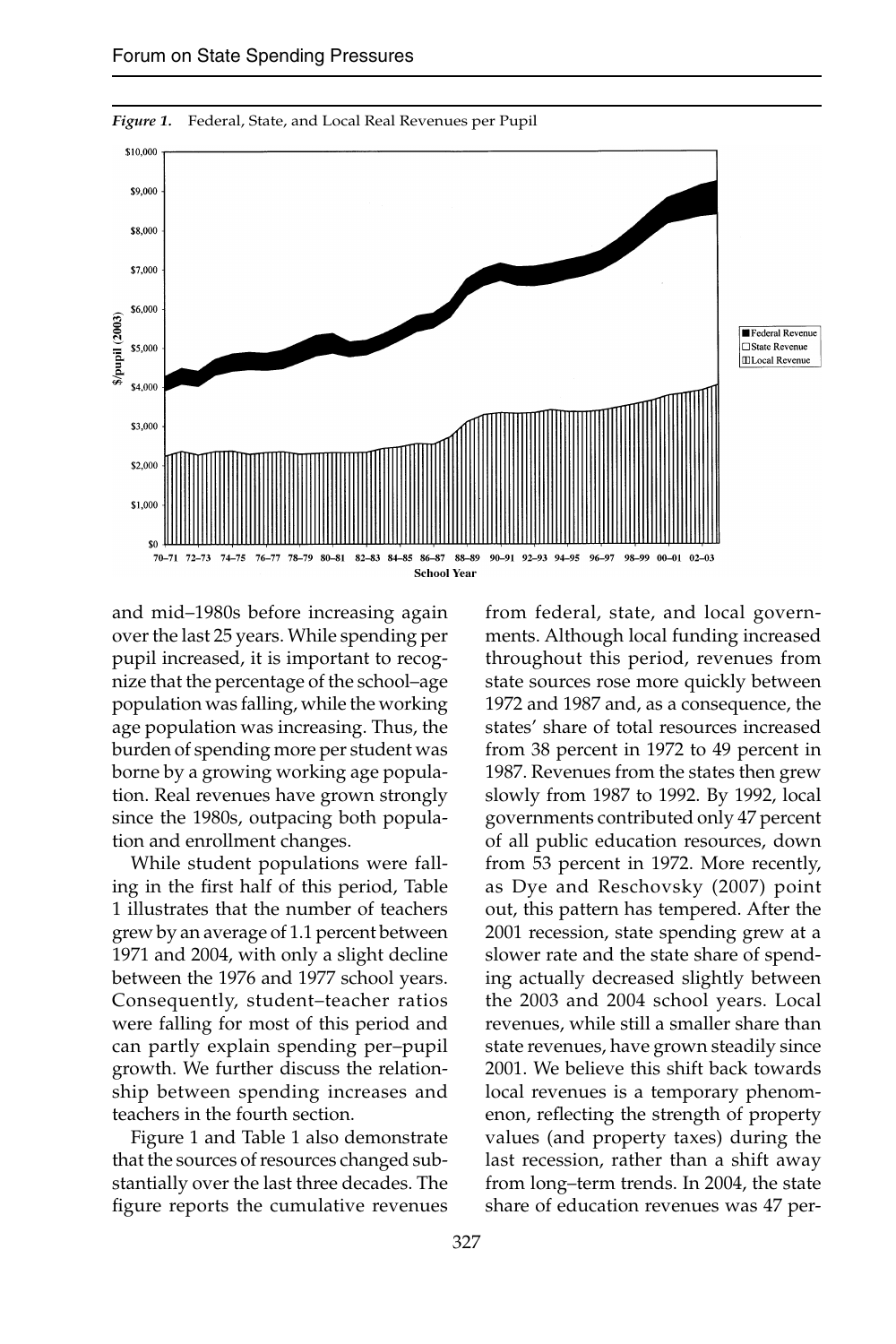|                                                                          |                                                                            |                 |                | U.S. PUBLIC K-12 EDUCATION REVENUES, SELECTED SCHOOL YEARS 1971 TO 2004<br>TABLE <sub>1</sub> |                |                                       |                 |                                       |                                  |
|--------------------------------------------------------------------------|----------------------------------------------------------------------------|-----------------|----------------|-----------------------------------------------------------------------------------------------|----------------|---------------------------------------|-----------------|---------------------------------------|----------------------------------|
|                                                                          | 1971                                                                       | 1976            | 1981           | 1986                                                                                          | 1991           | 1996                                  | 2001            | 2004                                  | <b>Growth Rate</b><br>Avg Annual |
| U.S. Resident Population (thousands)<br>Total Revenues (billions 2003\$) | 204<br>203,984                                                             | 234<br>215,465  | 223<br>227,225 | 250<br>237,924                                                                                | 304<br>249,623 | 339                                   | 416<br>282,193  | 48                                    | $2.4%$<br>$-1.4%$                |
| Population 20-64 (thousands)                                             | 109,576                                                                    | 19,847          | 129,116        | 139,246                                                                                       | 148,067        | 266,278<br>154,829<br>44,840<br>2,598 | 169,083         | 290,850<br>175,756<br>48,541<br>3,049 |                                  |
| Fall Enrollment (thousands)                                              | 45,894<br>2,059                                                            | 44,819<br>2,198 | 40,877         | 39,422                                                                                        | 41,217         |                                       |                 |                                       | $0.2\%$                          |
| Teachers (thousands)                                                     |                                                                            |                 | 2,184          | 2,206                                                                                         |                |                                       | 47,223<br>2,941 |                                       | $1.2\%$                          |
|                                                                          |                                                                            |                 | 980            | 670'                                                                                          |                |                                       |                 |                                       |                                  |
| Total Revenues per Capita (2003\$)<br>Total Revenues per Pupil (2003\$)  | 1,416<br>1,416                                                             | 1,085<br>5,217  | ,449           | 5,331                                                                                         | 1,217<br>7,369 | 1,274<br>7,563                        | 1,473<br>8,803  | 1,541<br>9,233                        | $\frac{1.3\%}{2.2\%}$            |
| Share of Total Revenues (Percentage)                                     |                                                                            |                 |                |                                                                                               |                |                                       |                 |                                       |                                  |
| Federal                                                                  |                                                                            |                 |                |                                                                                               |                |                                       |                 |                                       |                                  |
| <b>State</b>                                                             | 39                                                                         | 4               | $\overline{4}$ | $\frac{49}{5}$                                                                                | 47             | \$                                    | 50              | 47                                    |                                  |
| Local                                                                    | 52                                                                         | 47              | $\frac{3}{2}$  | $\frac{4}{4}$                                                                                 | 47             | $\frac{4}{5}$                         | ₽               | $\ddot{a}$                            |                                  |
| Source: National Center for                                              | Education Statistics (various years); Bureau of the Census (various years) |                 |                |                                                                                               |                |                                       |                 |                                       |                                  |

328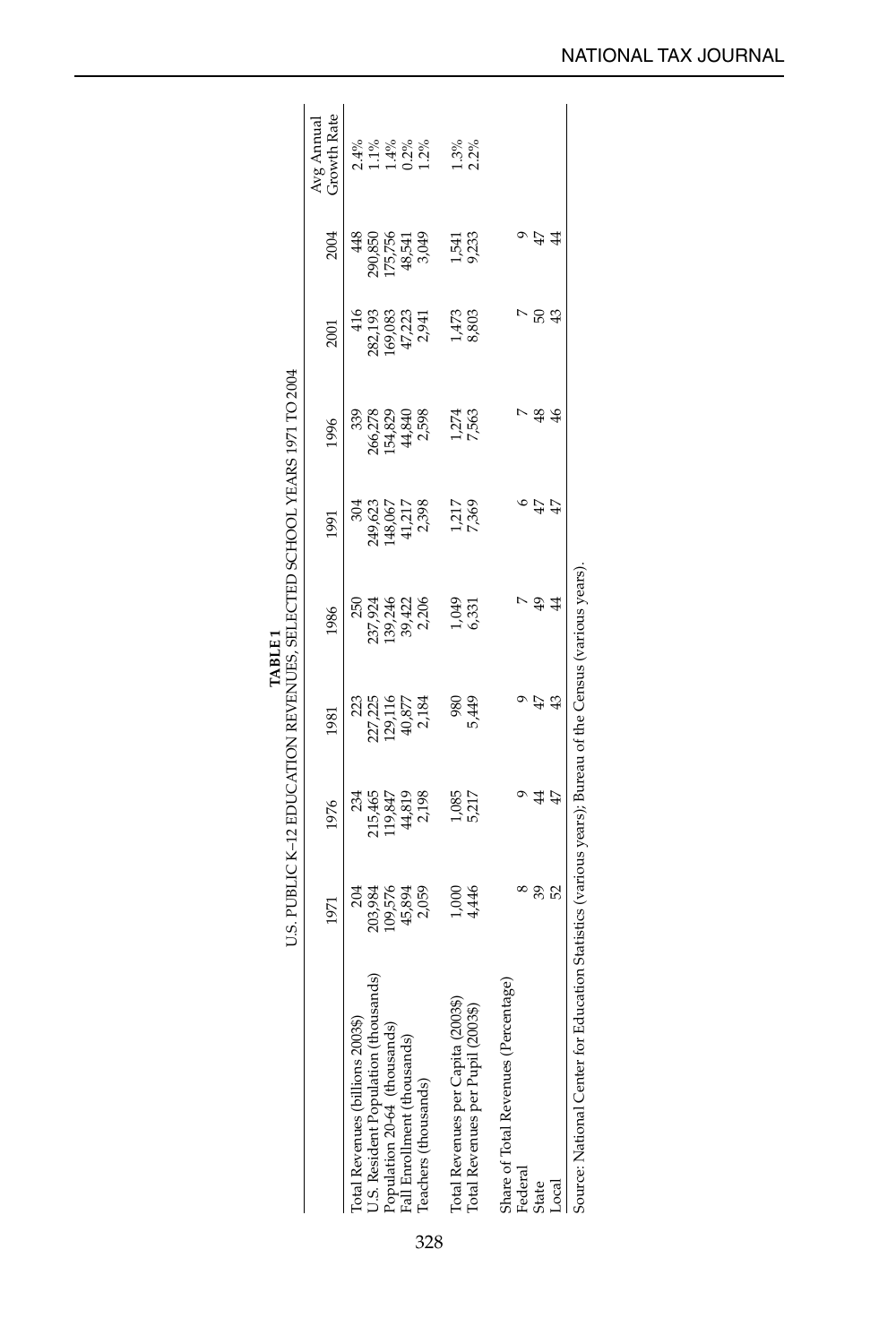cent, while the local share was 44 percent and the federal share was nine percent. The federal government played a small and shrinking role in education finance between 1972 and 1992, but in the last decade federal participation has increased with the passage of No Child Left Behind, growing from seven to nine percent of total education revenues between 2001 and 2004.

The growth in the state share of education spending arises either at the expense of other responsibilities of state governments or through the growth in state revenues. As we noted in the introduction, spending on elementary and secondary education has been relatively stable as a percentage of state budgets (about 22 percent) over the last 20 years (NASBO, 1987–2006). Thus, state budgets have been growing over this period, with total real state revenues increasing from 513 billion dollars in 1985 to 1,166 billion dollars in 2005 (NASBO, 1987–2006). Other spending areas, most notably Medicaid, have been increasing their shares of state budgets.

Total state and local spending has also increased. In Table 2, we examine the share of state and local budgets going to education expenditures and other spending areas, using data from the Census of Governments.3 When we include local budgets, we find that state and local spending on K–12 education as a share of total spending fell from 28 percent in 1972 to 24 percent in 1985, but has remained relatively stable since then. In contrast, public welfare (the category that includes most Medicaid expenses) was relatively stable at 12.5 percent of spending from 1972 to 1985, but has been

increasing since and currently makes up 17.6 percent of state and local expenditures.4 Thus, spending on education has maintained a relatively constant share of state, and state and local, budgets over the last 25 years. This has largely been due to overall growth in state and local spending. However, it is important to note that other budget items, most notably Medicaid, have been growing more quickly and are making up an increasing share of state (and state and local) budgets.

## THE GROWING STATE ROLE IN FUNDING SCHOOLS

There are several reasons why the responsibility for education finance has shifted to the states. One of the more important ones is court cases arguing for equalization of school finances. For example, looking at state school finance court cases since the landmark *Serrano*  decision in 1972 that equalized school spending in California, Corcoran, Evans, Godwin, Murray, and Schwab (2005) find that school finance reforms mandated by state supreme courts have increased the state share of total education spending, while local shares decreased or remained the same. They find that most states leveled up, that is, increased overall spending per pupil, by an average of 14 percent in the six years following a supreme court ruling on the constitutionality of a state's school finance system.

Decisions in the early cases were largely based on equity arguments that relied on evidence of disparities in tax bases across districts in the state. The remedies were largely aimed at correcting these disparities. More recent cases typically

 <sup>3</sup> Note that numbers in Tables 1and 2 are slightly different due to differences in accounting methodologies used between the Census of Governments and National Center for Education Statistics. 4 The Census of Governments does not separate out Medicaid spending as a category. Most Medicaid spend-

ing is part of public welfare, with the remainder largely appearing in the Hospitals category of payments for hospital visits. The growth in public welfare spending is largely coming from increases in Medicaid. As Marton and Wildasin (2007) and McGuire and Merriman (2006) document, standard welfare cash assistance payments have been falling over this period.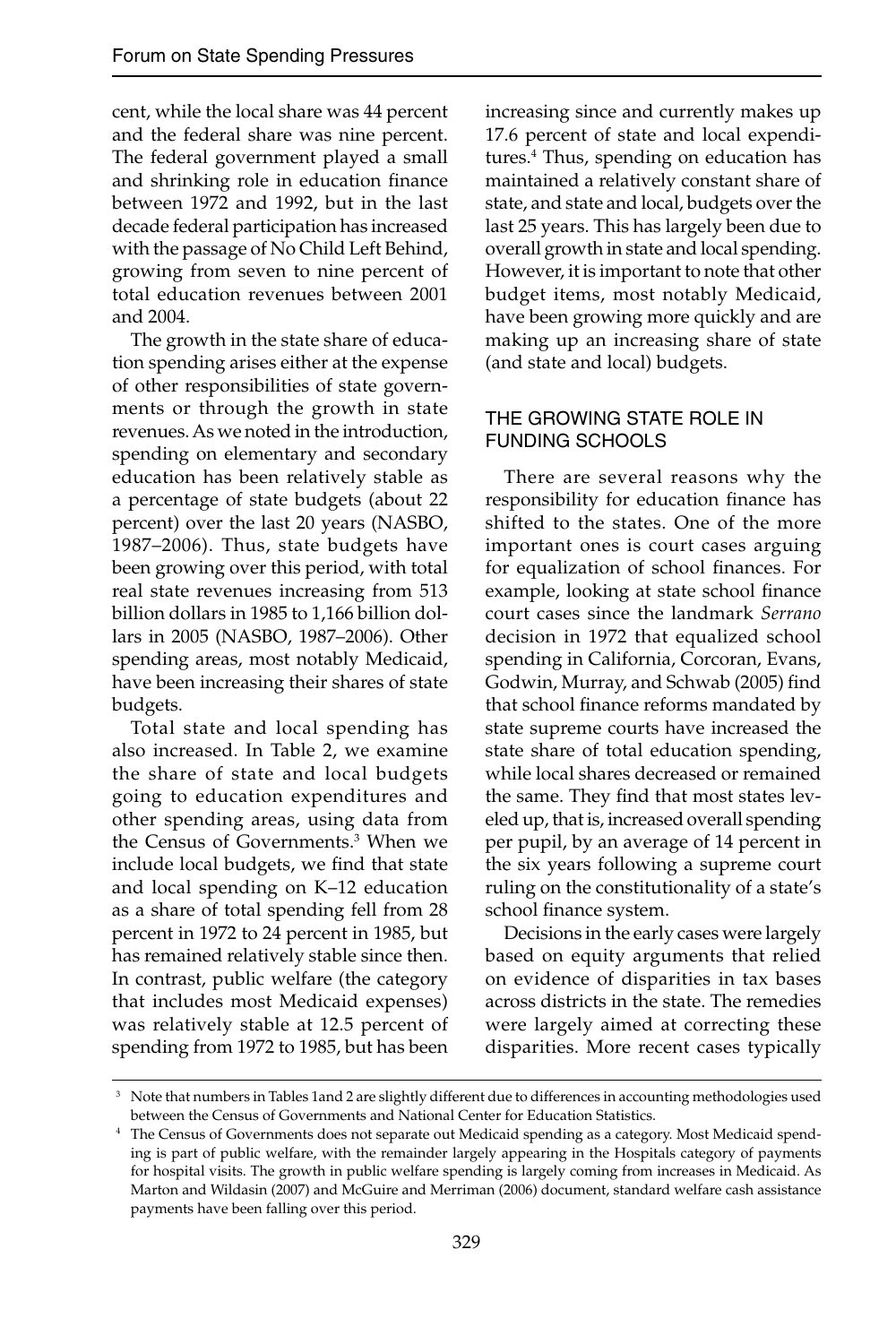|                                         |                                 |                                    |                                                                   |                                                      | TOTAL STATE AND LOCAL EXPENDITURES BY FUNCTION (BILLIONS 2003\$)<br>TABLE 2                   |                                     |                                   |                                   |                                                                                                                                                                      |
|-----------------------------------------|---------------------------------|------------------------------------|-------------------------------------------------------------------|------------------------------------------------------|-----------------------------------------------------------------------------------------------|-------------------------------------|-----------------------------------|-----------------------------------|----------------------------------------------------------------------------------------------------------------------------------------------------------------------|
|                                         | 1972                            | 1977                               | 1980                                                              | 1985                                                 | 1990                                                                                          | 1995                                | 2000                              | 2004                              | Avg Annual Growth Rate                                                                                                                                               |
| K-12 Education                          | 203.3                           |                                    |                                                                   |                                                      |                                                                                               |                                     |                                   | 435.8                             |                                                                                                                                                                      |
| <b>Higher Education</b>                 |                                 |                                    |                                                                   |                                                      |                                                                                               |                                     |                                   |                                   |                                                                                                                                                                      |
| Public Welfare<br>Cash Assistance       | <b>3</b><br>ទី១ ភូមិ<br>ទី ភូមិ | 215.0<br>78.03<br>103.4.1          |                                                                   |                                                      |                                                                                               | 35.3<br>2003 31.4<br>3003 31.4 31.5 |                                   |                                   |                                                                                                                                                                      |
|                                         |                                 |                                    |                                                                   |                                                      |                                                                                               |                                     |                                   |                                   |                                                                                                                                                                      |
| Health and Hospitals                    |                                 |                                    |                                                                   |                                                      |                                                                                               |                                     |                                   |                                   |                                                                                                                                                                      |
| Corrections                             | 9.2                             | $0.13$<br>$0.13$                   |                                                                   |                                                      |                                                                                               |                                     |                                   |                                   |                                                                                                                                                                      |
| Highways<br>Police and Fire             | 82.9<br>37.4                    |                                    |                                                                   | 2345<br>285759.27<br>2852827                         | 5<br>802 5 5 5 6 7<br>8 5 7 5 7 8 9 7                                                         |                                     | 386.2<br>1458<br>1450.215<br>1972 | ទី<br>វីង ១ ១ ១ ១ ១<br>ភីមិ ២ ១ ១ |                                                                                                                                                                      |
|                                         |                                 | 44.6                               |                                                                   |                                                      | 61.0                                                                                          | 69.4                                |                                   | 94.5                              |                                                                                                                                                                      |
| All Other                               | 138.0                           | 192.7                              | 200.8                                                             | 50.6<br>242.7                                        | 310.0                                                                                         | 341.8                               | 84.5<br>414.4                     | 471.9                             |                                                                                                                                                                      |
| <b>Total</b>                            | 734.3                           | 819.9                              | 811.8                                                             | 34.                                                  | ,158.7                                                                                        | ,369.6                              | ,589.2                            | ,834.8                            |                                                                                                                                                                      |
|                                         |                                 |                                    |                                                                   |                                                      | SHARE OF TOTAL STATE AND LOCAL EXPENDITURES                                                   |                                     |                                   |                                   |                                                                                                                                                                      |
|                                         | 1972                            | 1977                               | 1980                                                              | 1985                                                 | 1990                                                                                          | 1995                                | 2000                              | <b>2004</b>                       |                                                                                                                                                                      |
| K-12 Education                          | 27.7%                           |                                    | 25.3%                                                             |                                                      | 24.3%                                                                                         | 23.1%                               | $24.3\%$                          |                                   |                                                                                                                                                                      |
|                                         |                                 |                                    |                                                                   |                                                      |                                                                                               | 8.5%                                |                                   |                                   |                                                                                                                                                                      |
| Higher Education<br>Public Welfare      | $9.4%$<br>12.5%                 | $26.2%$<br>$9.5%$<br>$12.7%$       | $9.2\%$<br>12.4%                                                  | 0% 8% 8% 8% 8%<br>20% 9% 9% 8% 8%<br>20% 9% 9% 9% 9% | 888888888<br>89888888<br>8129688                                                              |                                     | $8.9%$<br>15.5%                   |                                   |                                                                                                                                                                      |
| Cash Assistance<br>Health and Hospitals | 6.2%<br>7.7%                    | 4.2%                               |                                                                   |                                                      |                                                                                               | $\frac{16.8\%}{2.5\%}$              |                                   |                                   |                                                                                                                                                                      |
|                                         |                                 |                                    | $\begin{array}{c} 8888 \\ 0.882 \\ 0.021 \\ 0.021 \\ \end{array}$ |                                                      |                                                                                               |                                     | $1408888$<br>$1502058$<br>$6588$  |                                   |                                                                                                                                                                      |
| Corrections                             | $1.3\%$                         | $8.4%$<br>1.6%                     |                                                                   |                                                      |                                                                                               | $9.2\%$<br>$3.1\%$                  |                                   |                                   |                                                                                                                                                                      |
| Highways                                | 11.3%                           | 8.5%                               |                                                                   |                                                      |                                                                                               | 6.7%                                |                                   |                                   |                                                                                                                                                                      |
| Police and Fire                         | $5.1\%$                         | 5.4%                               | 5.2%<br>28.3%                                                     | 5.4%                                                 | $5.3\%$<br>29.4%                                                                              | 5.1%<br>27.5%                       | $5.3%$<br>$27.4%$                 |                                   |                                                                                                                                                                      |
| All Other                               | 25.0%                           | 27.7%                              |                                                                   | $29.1\%$                                             |                                                                                               |                                     |                                   |                                   |                                                                                                                                                                      |
|                                         |                                 |                                    |                                                                   |                                                      |                                                                                               |                                     |                                   |                                   | Note: Census classifies most of Medicaid funds under "Public Welfare-Vendor Payments." Some Medicaid spending is included under "Hospitals" when either the state or |
| local government provides t             |                                 |                                    |                                                                   |                                                      | the service directly. Consequently, the Census and NASBO figures are not directly comparable. |                                     |                                   |                                   |                                                                                                                                                                      |
| Source: State and Local Gov             |                                 | ernment Finance Data Query System. |                                                                   |                                                      |                                                                                               |                                     |                                   |                                   |                                                                                                                                                                      |

330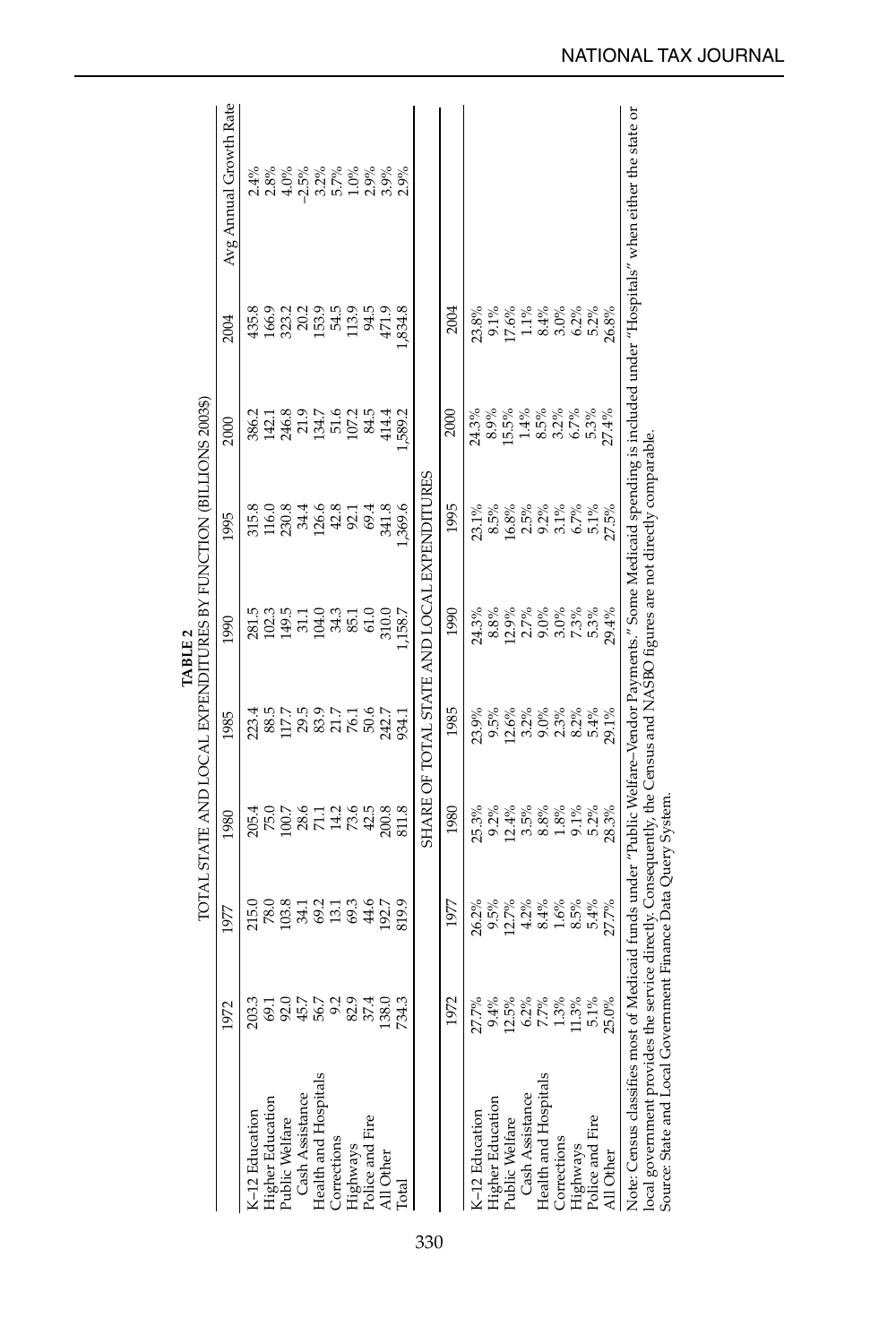have taken a very different approach. The recent cases focus on ensuring that all students in a state have equal access to adequate educational opportunities (Minorini and Sugarman, 1999). The argument in these cases is that at least some districts do not provide students with an adequate education and that it is the state's responsibility to see that they receive the funding to allow them to do so. In contrast to the earlier equity–based cases, the remedy might require some districts to spend more (perhaps significantly more) than other districts if, for example, districts have many students from low– income families and from families where English is not the first language. Current estimates from the Education Trust (2005) assume that the cost of educating students from low–income families is 1.2 to 1.4 times the average cost. Thus, the trend toward addressing adequacy would suggest larger increases in revenues for districts and schools serving at–risk students than was the experience under equity–based cases.

The influence of the federal government in education has broadened over time and has increased the responsibilities for state governments. The federal government's role in education primarily comes through the reauthorizations of the Elementary and Secondary Education Act (ESEA) of 1965 and the Individuals with Disabilities Education Act (IDEA) of 1975. Prior to the 1994 reauthorization, the federal government focused on "at–risk" students, about 25 percent of students. States and districts were able to opt out of the federal program if they wished. However, the 1994 legislation adopted under President Clinton affected all public schools in the country, regardless of whether they receive any federal aid and regardless of how many "at–risk" students they have. The 1994 reauthorization required states to implement curriculum standards and accountability systems. Federal mandates were further expanded after passage of the

2002 reauthorization, which is commonly known as No Child Left Behind (NCLB). To receive federal funds under NCLB, states now must test all public–school students in grades three through eight and each student once in high school; states must release test scores for every school and by racial, ethnic, economic, and other subgroups within each school; and they must impose sanctions on schools that fail to make adequate yearly progress for two consecutive years.

Prior to the recent reauthorizations, only a few states had such accountability systems. Thus, under NCLB many states had to find new resources to establish and maintain the state's academic standards, assessment programs, and accountability system. States also faced increased teacher salary and training costs to satisfy the NCLB requirement that all public schools have "highly qualified" teachers in core academic subjects.

Estimates for these costs are not reported by the federal government or state governments. A few studies have estimated the costs of the testing systems needed to implement NCLB rules. For example, Hoxby (2002) analyzes the educational accountability costs of 25 states. Her estimates of these costs range from a low of \$1.79 per pupil (South Carolina) to a high of \$34.02 per pupil (Delaware). Hoxby asserts that if all states spent as much as Delaware, the costs of the accountability system would only amount to less than one half of one percent of per–pupil costs. These costs, however, do not reflect the costs of the remediation for schools with sanctions or the costs of meeting higher teacher standards.

More recently, there has been a movement on the part of states to calculate the costs of implementing new data systems and the costs of NCLB. In 2004, 12 states, in concert with the Council of Chief State School Officers, set about to measure expected costs using a common framework. In contrast to Hoxby's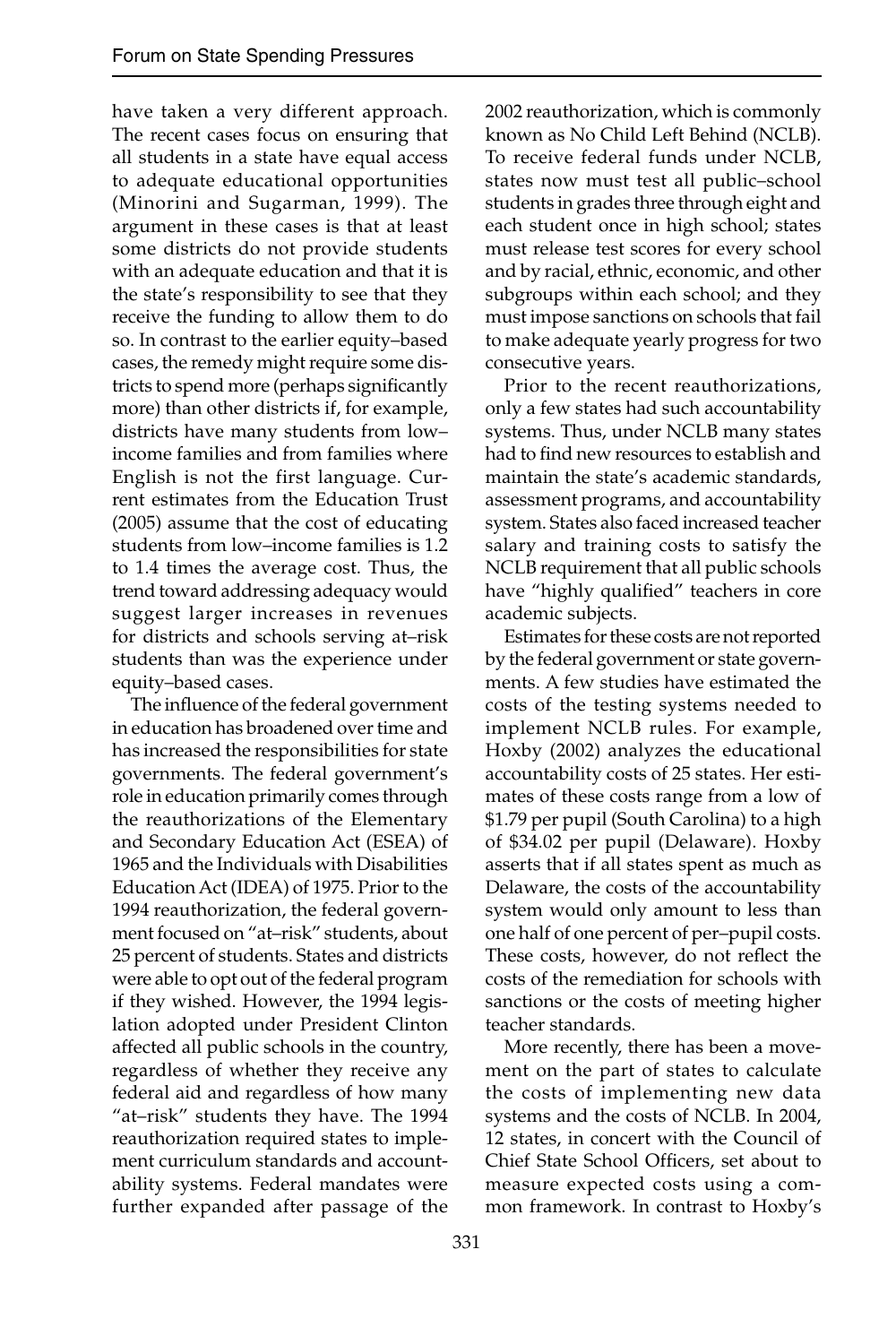measures that determine the costs of implementing an accountability program from state–level administrative data, these states' estimates begin by asking a sample of school district teachers and administrators what resources (both time and materials) would be needed to meet the NCLB requirements. These activity–based cost estimates are much larger than those estimated by Hoxby. For example, the estimate for New Mexico includes a cost per year of \$260 to \$385 per pupil, an order of magnitude larger than the Hoxby estimate (Palaich, Augenblick, Silverstein, and Brown, 2005). States stress that much of the cost of compliance with NCLB identified by this method is not met by federal funds.

The federal Individuals with Disabilities Education Act (IDEA) first passed by Congress in 1975 requires school districts to develop an individual education program (IEP) for each student with a disability and provide those services specified in the IEP. The costs of the IEP are shared among the federal, state and local governments.

Between the 1978 and 2003 school years, the number of special education students increased 186 percent, an average annual rate of growth of 2.4 percent.<sup>5</sup> Special education enrollments grew most rapidly from 1978 to 1982 and from 1992 to 1998. Compared to enrollments of all students, special education enrollments grew much faster; for example, between 1989 and 2003, special education enrollments grew more than two and half times as fast as total enrollments (53 percent versus 20 percent).

Data on special education revenues are not reported annually by the U.S. Department of Education. However, under contract for the department, the American Institute for Research (AIR), Center for Special Education Finance has compiled estimates of revenues and expenditures from surveys of state governments and other published sources. Table 3 reports the most recent estimates from these collections (Parrish, forthcoming). As Table 3 shows, total special education spending, which represents additional spending on special education students over and above regular education funds, is rising faster than regular education spending. Real (2003 dollars) special education spending increased 117 percent from 1983 to 1999, while real general education spending increased only 69 percent. The faster

| TRENDS IN SPECIAL EDUCATION FUNDING              |        |        |          |        |
|--------------------------------------------------|--------|--------|----------|--------|
|                                                  | 1983   | 1988   | 1994     | 1999   |
| Special Education (billions 2003\$)              | 23.6   | 30.2   | 37.3     | 51.0   |
| General Education (billions 2003\$)              | 200.7  | 247.3  | 287.8    | 338.2  |
| Eligible Pupils (thousands)                      | 3.990  | 4.167  | 4,896    | 5.978  |
| Total Enrollment (thousands)                     | 39,223 | 39,649 | 43,078   | 46,143 |
| Special Ed Expenditure Per Pupil (2003\$)        | 5.911  | 7,254  | 7.622    | 8,540  |
| Percentage of Students in Special Ed             | 10.2%  | 10.5%  | $11.4\%$ | 13.0%  |
| Share of Special Education Revenues (Percentage) |        |        |          |        |
| Federal                                          |        | 6      | 6        | 8      |
| <b>State</b>                                     | 56     | 58     | 55       | 47     |
| Local                                            | 37     | 36     | 39       | 45     |

| TABLE 3                             |
|-------------------------------------|
| TRENDS IN SPECIAL EDUCATION FUNDING |

Source: Parrish (forthcoming). The numbers of eligible pupils are taken from Parrish, Harr, Wolman, Anthony, Merickel, and Esra (2004).

<sup>5</sup> Information on costs and spending of special education programs can be difficult to find on an annual basis and differentiating total costs of educating special education students from the additional costs of educating these students above regular education costs can be difficult. To ensure consistency in our over-time comparisons, we limit our attention to Parrish's time series, which examine the additional costs of educating students with IEPs.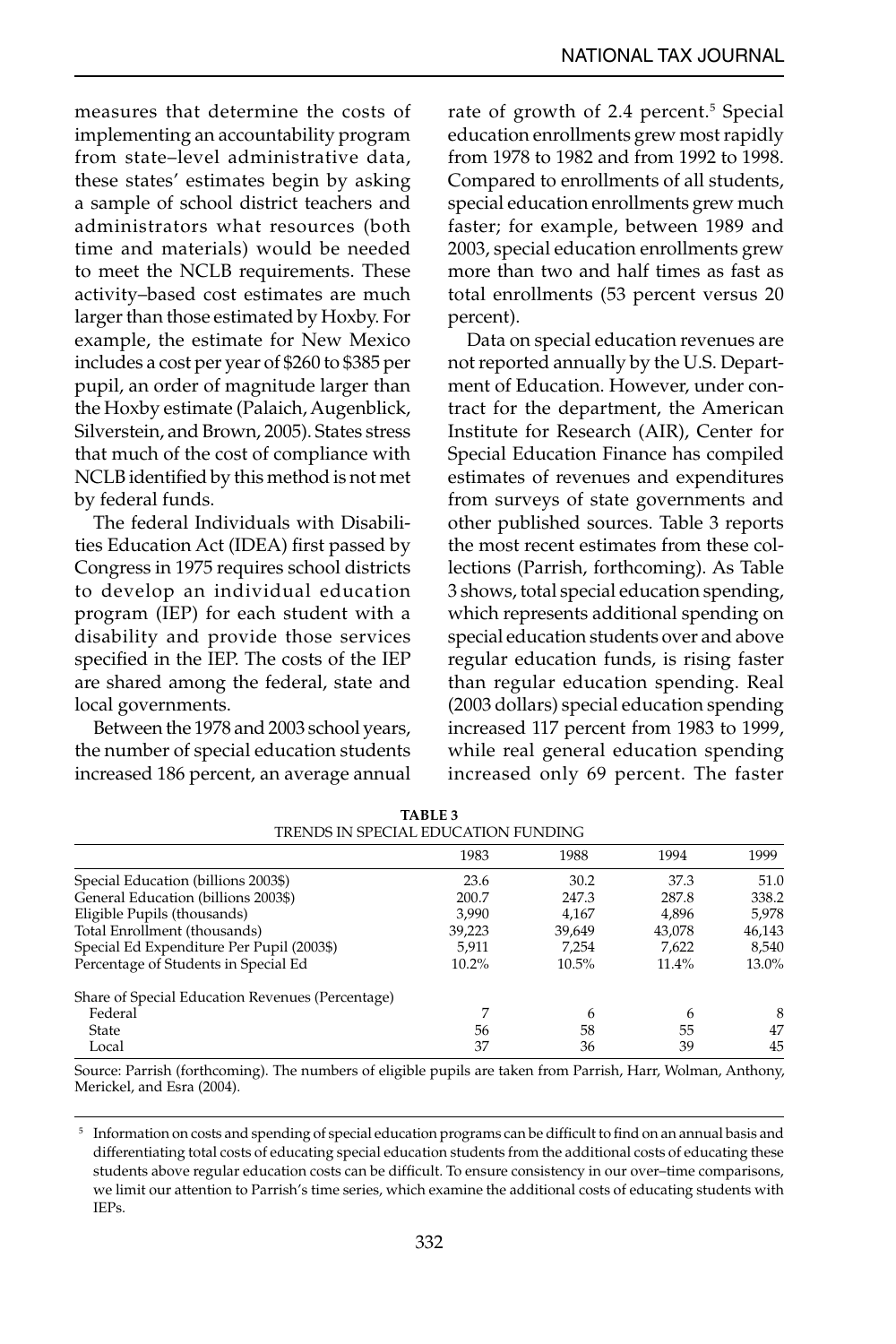growth in special education spending is due in large part to expanding special education enrollments. Much of the increased costs of special education are falling on local school districts, although the share of special education spending coming from the federal government has increased slightly from six percent in 1994 to eight percent in 1999, while the state share has decreased from 55 percent in 1994 to 47 percent in 1999. Parrish (forthcoming) suggests that the decline in the state share is a result of capping special education funds and, thus, shifting the burden to local governments.

Parrish finds that the majority of new special education enrollments came from students in less severe categories of disability and this had the effect of increasing the ratio of special education students to teachers (shown in Table 4). He also finds that the ratio of spending per special education student to spending per regular education student fell over time, from 2.28 in 1985 to 1.90 in 1999. Thus, spending on special education is growing faster than that for general education because of increased enrollments rather than relative increases in spending per special education student.

The shift toward state responsibility for financing education (from 39 percent in 1971 to 50 percent in 2001) can largely be accounted for by court mandates to equalize spending across districts and to new federal rules and mandates. NCLB has increased the need for state accountability and testing systems and has increased the state role in compliance. Growing numbers of special education students have also increased state costs, though a larger percentage of these costs are borne by local districts.

#### DECOMPOSING SPENDING CHANGES

Demographic, institutional and policy pressures have led to increases in per–pupil education spending that have often been the responsibility of state governments. Hanushek and Rivkin's 1997 analysis into the components of the growth in spending in the period up to 1990 offers insights on the key drivers of future education costs. Focusing on the effects of the "baby bust," their estimates suggest that the decline in enrollments between 1970 and 1990 accounted for nearly 25 percent of the increase in real expenditures per student during that time period. The authors point out that, despite the declining enrollments, the number of teachers actually grew in the post–1970 period. They find that much of the spending growth was attributable to increased instructional costs that resulted from a combination of falling pupil–staff ratios and rising teacher salaries.

In Table 4, we present selected teacher characteristics from the 1971 to the 2004 school year. Hanushek and Rivkin (1997) find that average teacher salaries increased by 27 percent between 1970 and 1990, largely due to increases in average number of years of experience and in the number of teachers with a master's degree. Over the last 15 years, however, teacher salaries have been largely constant in real terms at about \$46,000 per year. Table 4 also shows that teacher experience was relatively constant in the 1990s, though the percentage of teachers with a master's degree continued to grow.

Hanushek and Rivkin (1997) find that, although teacher salaries grew between 1970 and 1990, earnings for female teachers eroded as compared to other college–educated women by about ten percent once changes in education and experience were controlled for. In contrast, relative earnings for male teachers increased slightly. Most of these changes took place in the 1970s, with far less erosion of wages in the 1980s. Growth in the difference in relative salaries for teachers as compared to other similarly educated workers has reoccurred in the last decade. Allegretto, Corcoran, and Mishel (2004)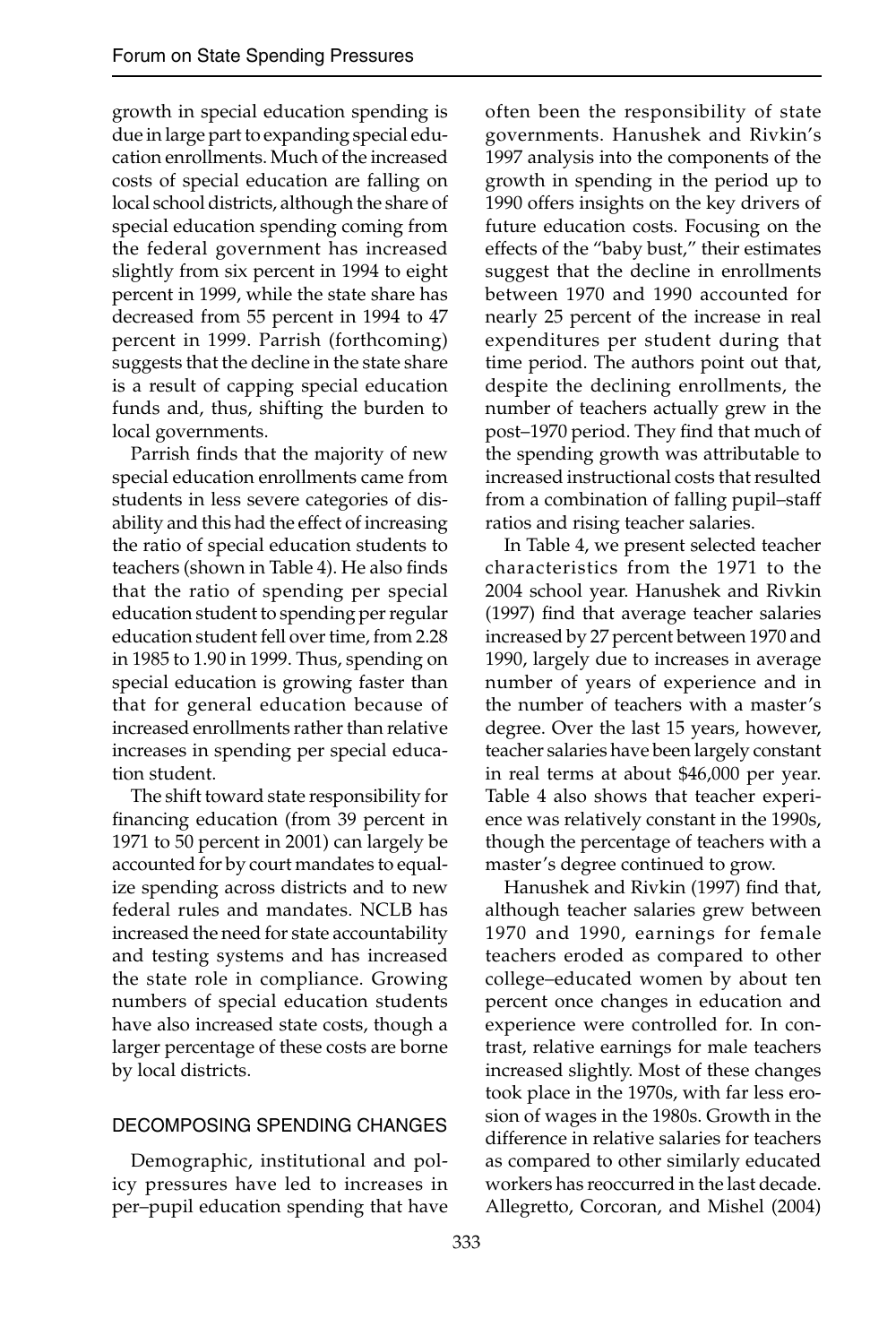|                                                                                                                                                                          |                 |                     |                 | <b>SELECTED TEACHER CHARACTERISTICS</b>                                                                                                    |                 |                 |                      |                              |
|--------------------------------------------------------------------------------------------------------------------------------------------------------------------------|-----------------|---------------------|-----------------|--------------------------------------------------------------------------------------------------------------------------------------------|-----------------|-----------------|----------------------|------------------------------|
|                                                                                                                                                                          | 1970-71         | 1975-76             | 1980-81         | 1985-86                                                                                                                                    | 1990-91         | 1995-96         | 1000-01              | $2003 - 04$                  |
| Number of Teachers                                                                                                                                                       |                 |                     |                 |                                                                                                                                            |                 |                 |                      |                              |
| Average Annual Salary (2003\$)                                                                                                                                           | 1,710<br>42,487 | 2,198<br>41,375     | 2,184<br>37,092 | 2,206<br>42,171                                                                                                                            | 2,398<br>14,990 | 2,598<br>14,369 | 2,941<br>45,134      |                              |
| Median Years of Experience                                                                                                                                               |                 |                     |                 |                                                                                                                                            |                 |                 |                      |                              |
| Degree<br>Percentage with a Master's 1                                                                                                                                   | 2.7%            |                     | 4.9%            | 5.1%                                                                                                                                       | $5.3\%$         | 5.5%            | $\frac{5.6\%}{16.0}$ | es<br>ERNA<br>SigNA<br>SigNA |
| Student-Teacher Ratio                                                                                                                                                    | 22.3            | 3.7%<br>20.4<br>N/A | 18.7            | 17.9                                                                                                                                       |                 | 17.3            |                      |                              |
| Ratio<br>Special Ed Student-Teacher                                                                                                                                      | $\frac{1}{2}$   |                     | 18.3            | 15.9                                                                                                                                       | 17.2<br>15.2    | 14.8            | 15.6                 | $\sum_{i=1}^{n}$             |
| from Tables AA1 and AH1 in <i>Annual Reports to Congress on the Implementation of the Individuals with Disabilities Education Act</i> .<br>Source: National Center for I |                 |                     |                 | Education Statistics (various vears). Information on student-teacher ratios is from Hanushek and Rivkin (1997) and calculated using inform |                 |                 |                      |                              |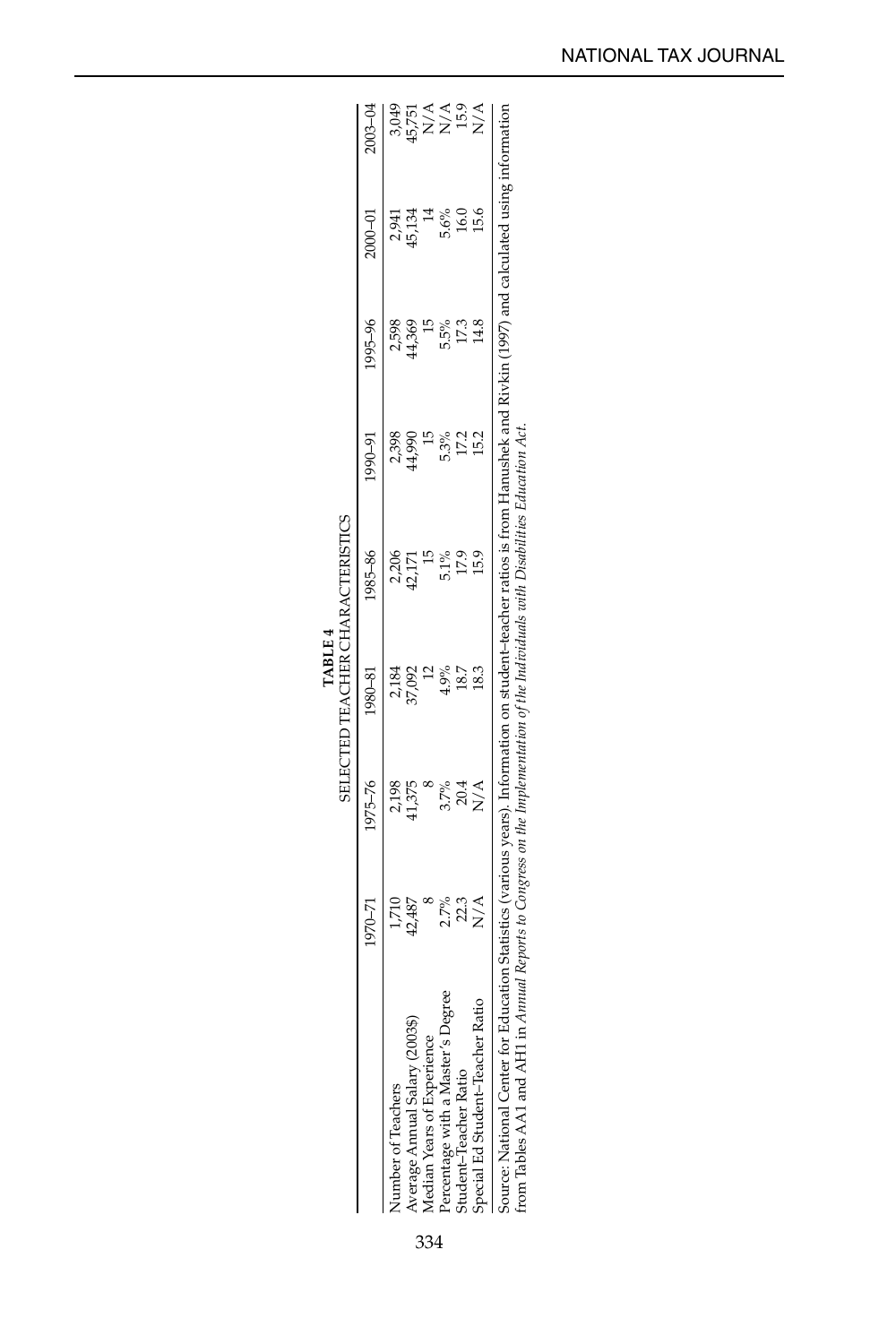examine relative teacher wages using a number of datasets and find that teachers earn considerably less than comparable workers in other fields and that this difference has grown over time. Examining data from the Current Population Survey (Allegretto et al., 2004), the authors find that, since 1979, teacher wages relative to those of other workers with similar education and experience have fallen by 18.5 percent among women and 9.3 percent among men, though the authors do find that teachers have better health and pension benefits. These changes in relative salaries could be expected to limit the supply of new teachers going forward, or require significant increases in teacher salaries to meet expected demand.

Table 4 also shows that the demand for teachers has increased steadily and student–teacher ratios have decreased since the 1971 school year. Hanushek and Rivkin (1997) note that the growth in the special education population and the increased staff for these students put upward pressure on total education costs. In particular, they find that 36 percent of the decline in overall pupil–teacher ratios between 1980 and 1990 was caused by changes in special education programs. Between 1980 and 1990, student teacher ratios for special education students fell from 18.3 to 15.2 (see Table 4). However, staffing requirements for special education are not driving current reductions in overall student–teacher ratios. Increased enrollments of special education students from 1990 to 2000 were offset by expanding special education student–teacher ratios. As shown in Table 4, special education student–teacher ratios increased from 15.2 to 15.6 over the period, while overall

student–teacher ratios decreased from 17.3 in 1990 to 16.1 in 2000.

The increase in teachers employed is due in part to school districts moving to smaller class sizes, often at the urging of states in the aftermath of evaluations of Tennessee's class size reduction program in 1985 (summarized, for example, in Krueger (2003)). For example, in 1996 California implemented a class–size reduction program that offered school districts \$650 per pupil in additional funding for classes in grades K–3 where the student–teacher ratio was kept to 20 students or less. This program costs the state about \$1.6 billion per year and has reduced student–teacher ratios for the given classrooms by about one–third (Reed, Rueben, and Barbour, 2006).

About one quarter of the increase in per–pupil spending from 1980 to 2000 is due to the increase in the total teacher wage bill, with about half of this increase coming from higher salaries, and half, due to smaller student–teacher ratios.<sup>6</sup> The rising salaries for teachers are not unexpected given the rising salaries of college graduates in other sectors of the economy. It is somewhat surprising that states increased the intensity with which teachers were used given that they became relatively more expensive.

School districts have been slow to adjust inputs (and, thus, spending) down in response to declining enrollments.7 This could be due to difficulties of decreasing teaching staffs and consolidating schools or due to the costs of per–pupil spending becoming cheaper on a per–capita basis as the rest of the population grows. How do these patterns vary across states, and is it the changes in the number of students

 <sup>6</sup> Hanushek and Rivkin (1997) found that per–pupil spending increases were also related to falling student–other staff ratios and to additional out–of–classroom expenses. That is, the number of district staff and other school staff was also increasing relative to the number of students. We find that student-staff ratios are still falling and expect other non–classroom expenses, most notably state accountability and testing systems to also increase

per–pupil spending levels. The spending levels.  $7$  Ladd (1997), when examining California finances after the  $7$  Ladd (1997) makes this point, as do Silva and Sonstelie (1995), when examining California finances after th *Serrano* decision.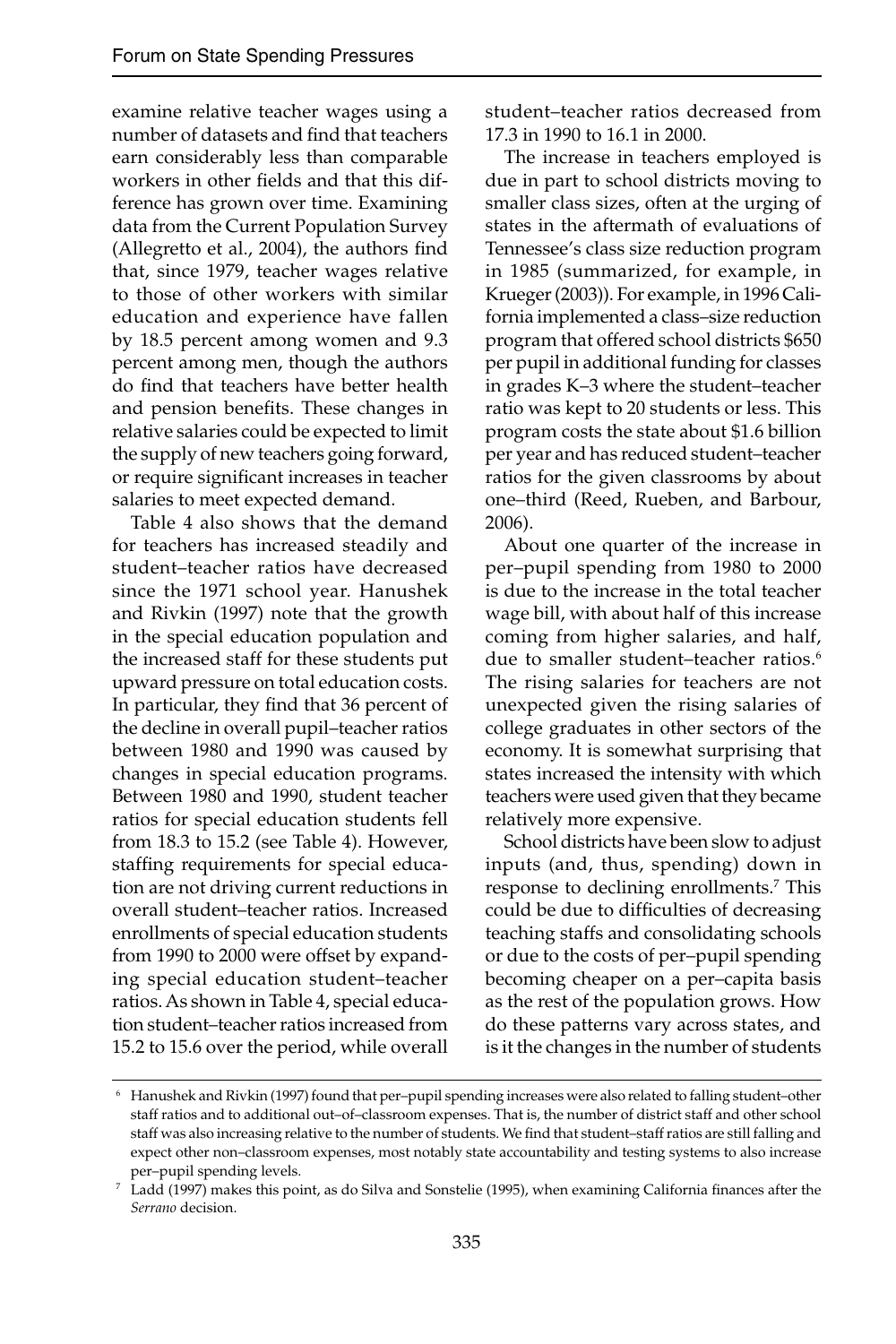that seem to affect spending levels? In the next section, we examine current and future changes in the composition of the population, but we first investigate simple correlations between changes in spending per pupil and changes in demographics across states.

We start by examining correlations across states between changing numbers and percentages of students, overall population, and the elderly between 1985 and 2000. We find a small negative correlation (–0.11) between changes in real spending per pupil and changes in the number of people of school age. We find a stronger negative correlation (–0.51) between changes in the percentage of the population that is school–aged and changes in real per–pupil spending, implying that spending per pupil increases as the number of students declines. We also find a negative correlation between changes in spending per pupil and changes in the percent of the population that is elderly (–0.28), but a positive correlation between spending per pupil and changes in the percent of the population that is of working age (0.18).

Additionally, we find positive correlations between changes in the number and share of the population that is school–aged and the share of state and local spending that goes to education (0.26 and 0.21, respectively). This correlation is stronger (0.29) if we examine changes in the child dependency ratio—or changes in the school–age population as compared to the working age population. There is a negative relationship (–0.28) between changes in the share of the budget going to education and changes in the percent of the population that is elderly. Thus, it seems states are willing to spend more money on children when they make up a larger share of the population, but this support erodes as the share of the population over 65 grows.

Finally, we examine the relationship between changes in class size and spending per pupil. Not surprisingly, given the large percentage of education budgets that goes to teachers, we find a strong negative correlation (–0.63) between changes in student–teacher ratios and spending per pupil. That is, states with larger declines in student–teacher ratios have higher increases in per–pupil spending.

We find that much of the increase in education spending per pupil from 1980 to 2004 can be attributed to increases in teacher wages and shrinkages in student teacher ratios. Given wage growth for other college–educated workers, it is not surprising that teacher salaries would also rise. The fact that student–teacher ratios were also falling means that districts were relying more on a relatively more expensive resource. This decline in student– teacher ratios was in part due to explicit policies (such as the class size reduction policy in California), but was more generally due to falling enrollments. We find that increases in spending per pupil and declines in student–teacher ratios were strongest in states with a declining number of school–age children.

#### CHANGING DEMOGRAPHIC TRENDS

How do prior demographic changes compare to expected future changes? Support for spending per pupil seems to have declined in the past in places with larger increases in the percentage of the population that is elderly. We now examine projected demographic changes to see how they can be expected to affect education spending going forward. Figure 2 shows trends in the U.S. population from 1980 through 2025, using U.S. Census Bureau estimates. While we are interested in looking forward, it is appropriate to examine how future patterns compare to current demographic patterns and previous changes in the population. Over this period, the population is expected to increase by 54 percent from a little over 226 million people to just under 350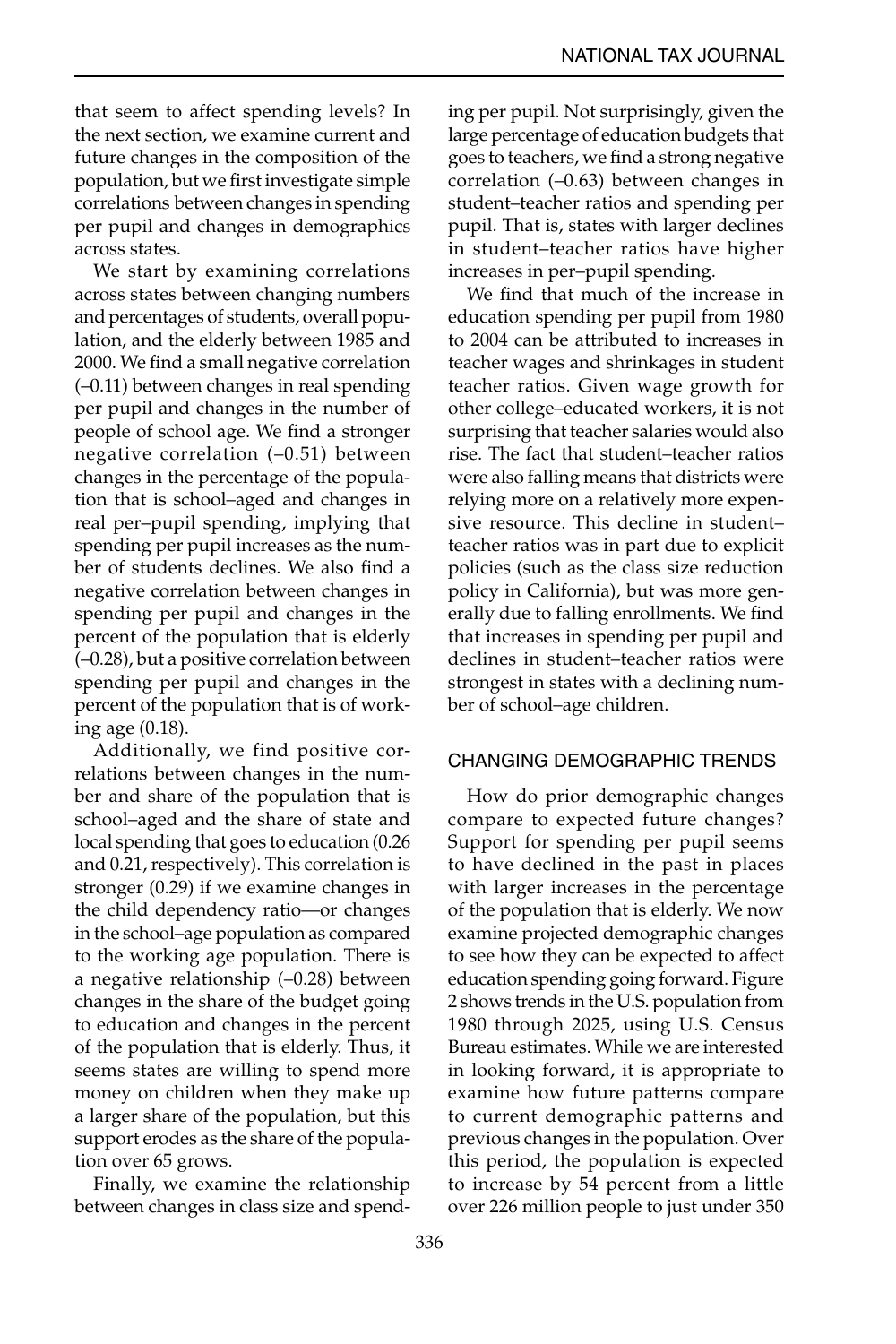

*Figure 2.* U.S. Population, 1980–2025

million people. Those 65 and older will account for most of the growth—increasing from 11.3 percent of the population in 1980 to 18.2 percent in 2025. During this time period, the percentage of the population that is 19 or under is expected to decline from 32 to 26.3 percent and the school–age population (those aged five to 19) is expected to decline from 24.8 to 19.6 percent. However, this decline in the percentage of the population does not mean that there will be fewer children in 2025—indeed, there will be 22 percent more school–age children—but that this increase is slower than the overall increase in the population. The working–age population, those individuals aged 20 to 64, is also shrinking as a percent of the overall population and is relatively constant in absolute numbers, increasing from 165 million in 2000 to 194 million in 2025. The slow growth in the working–age population combined with the growing elderly population means that the ratio of non–working to working populations is expected to increase dramatically.

The change in the absolute and relative number of children expected in the population varies by region and state. Table 5 presents information on regional changes in the number of school–age children, the total population and the percentage of the population that is school–aged. The number of students in the Northeast and Midwest declined in the period from 1980 to 2000 and is expected to continue falling in the future. In contrast, states in the South had declines in the number of students until about 1990 and have since had increased enrollments, while states in the West have had increasing numbers of students (as well as overall population growth) and are expected to continue to have growth in the number of school–age children. However, all regions are expected to face a declining percentage of their population that is of school age.

The changes in expected growth rates across states are even more dramatic. Arizona and Nevada are expected to have an over–40–percent increase in the number of five– to 19–year–olds between 2010 and 2025, and Florida and Texas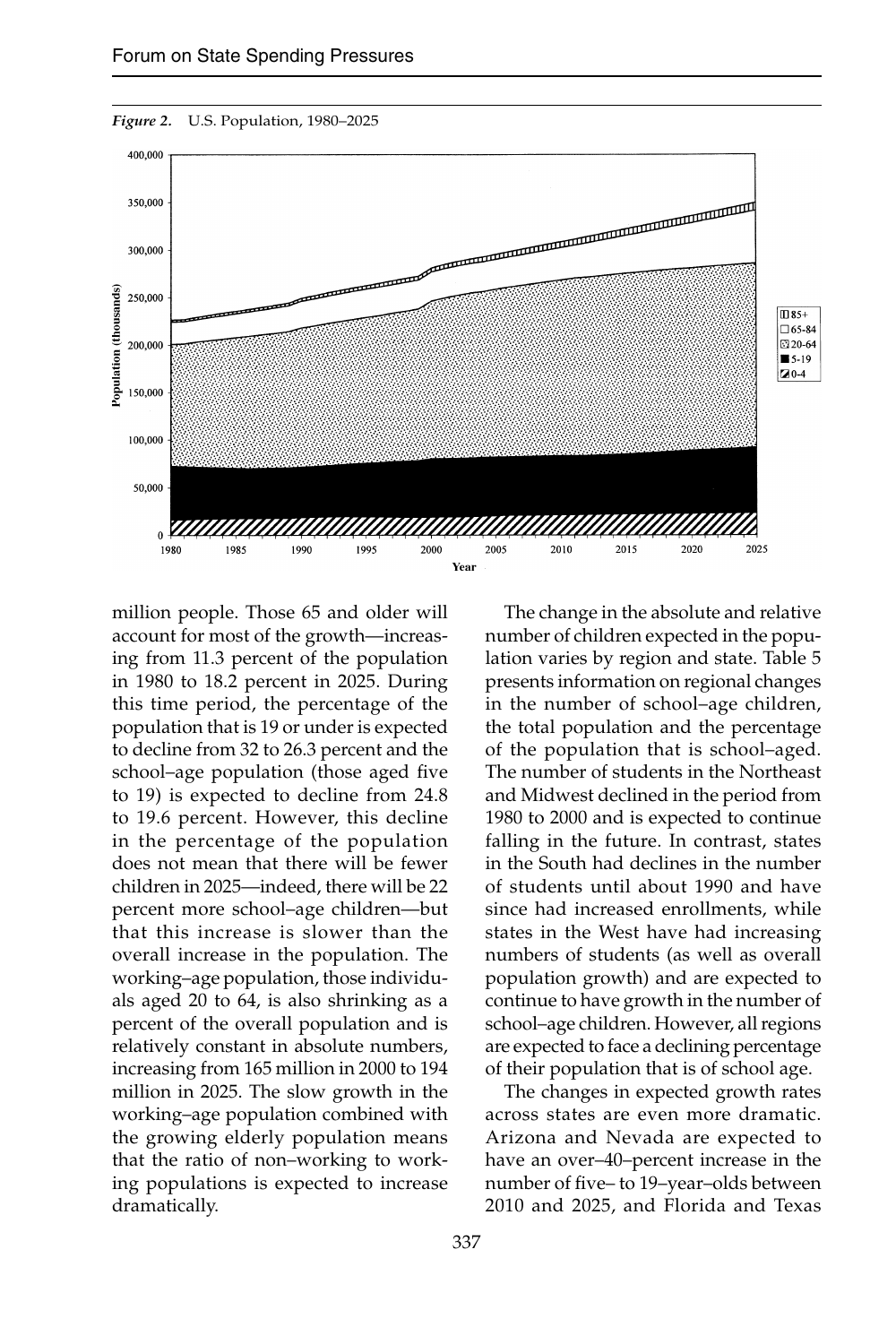|           |                                      | Percent change from 1980 |          | Level                                        |          | Percent change from 2000 |           |           |
|-----------|--------------------------------------|--------------------------|----------|----------------------------------------------|----------|--------------------------|-----------|-----------|
| Region    | 1985<br>2000<br>2000<br>2005<br>1990 |                          |          |                                              |          |                          | 2020      | 2025      |
|           |                                      |                          |          | A. Total Children 5-19                       |          |                          |           |           |
| Northeast | $-9.8%$                              | $-16.2%$                 | $-6.0\%$ | 11,099                                       | $-1.3%$  | $-4.5%$                  | $-6.5%$   | $-5.7%$   |
| Midwest   | $-9.4%$                              | $-12.4%$                 | $-4.2%$  | 14,219                                       | $-2.6%$  | $-4.5%$                  | $-3.8\%$  | $-3.1%$   |
| South     | $-3.9\%$                             | $-2.6%$                  | 13.8%    | 21,665                                       | $2.0\%$  | 5.7%                     | 18.4%     | 24.2%     |
| West      | $-1.1%$                              | $11.2\%$                 | 37.2%    | 14,315                                       | $1.9\%$  | 2.8%                     | 13.5%     | 21.2%     |
| Total     | $-6.0\%$                             | $-5.5%$                  | $9.2\%$  | 61,297                                       | 0.3%     | 0.8%                     | $7.6\%$   | 11.8%     |
|           |                                      |                          |          | <b>B.</b> Total Population                   |          |                          |           |           |
| Northeast | 1.2%                                 | 3.5%                     | 9.1%     | 53.594                                       | 2.3%     | 4.1%                     | 6.6%      | 7.2%      |
| Midwest   | $-0.2%$                              | 1.5%                     | 9.4%     | 64,393                                       | 2.5%     | 4.7%                     | 7.9%      | 8.8%      |
| South     | 6.7%                                 | 13.7%                    | 33.0%    | 100,237                                      | 6.7%     | 13.3%                    | 27.3%     | 34.8%     |
| West      | 8.7%                                 | 23.0%                    | 46.4%    | 63,198                                       | 7.3%     | 14.2%                    | 29.2%     | 37.3%     |
| Total     | 4.1%                                 | 10.1%                    | 24.2%    | 281,422                                      | $5.0\%$  | 7.3%                     | 19.3%     | 24.2%     |
|           |                                      |                          |          | C. Total Children 5-19-Percent of Population |          |                          |           |           |
| Northeast | $-10.8%$                             | $-19.0%$                 | $-13.8%$ | 20.7%                                        | $-3.5%$  | $-8.3%$                  | $-12.3%$  | $-12.0%$  |
| Midwest   | $-9.2\%$                             | $-13.8%$                 | $-12.4%$ | 22.1%                                        | $-5.0\%$ | $-8.7\%$                 | $-10.8\%$ | $-10.9%$  |
| South     | $-9.9\%$                             | $-14.4%$                 | $-14.4%$ | 21.6%                                        | $-4.4%$  | $-6.7\%$                 | $-7.0\%$  | $-7.9\%$  |
| West      | $-9.0\%$                             | $-9.6%$                  | $-6.3\%$ | 22.7%                                        | $-5.0\%$ | $-10.0\%$                | $-12.1%$  | $-11.7%$  |
| Total     | $-9.7\%$                             | $-14.2%$                 | $-12.1%$ | 21.8%                                        | $-4.5%$  | $-8.1%$                  | $-9.8%$   | $-10.0\%$ |

**TABLE 5** REGIONAL CHANGES IN POPULATION GROWTH RATES

Northeast includes Connecticut, Maine, Massachusetts, New Hampshire, New Jersey, New York, Pennsylvania, Rhode Island, and Vermont. Midwest includes Illinois, Indiana, Iowa, Kansas, Michigan, Minnesota, Missouri, Nebraska, North Dakota, Ohio, South Dakota, and Wisconsin. South includes Alabama, Arkansas, Delaware, the District of Columbia, Florida, Georgia, Kentucky, Louisiana, Maryland, Mississippi, North Carolina, Oklahoma, South Carolina, Tennessee, Texas, Virginia, and West Virginia. West includes Alaska, Arizona, California, Colorado, Hawaii, Idaho, Montana, Nevada, New Mexico, Oregon, Utah, Washington, and Wyoming. Source: Bureau of the Census (1995, 2000, 2004).

are projected to have a 30 percent and 28 percent increase in the number of children aged five to 19. In contrast, the number of five– to 19–year–olds in West Virginia is projected to decrease by ten percent and Wyoming is projected to have five percent fewer school–age children in 2025 than in 2010. About half of all states are expected to have growing numbers of students between 2005 and 2009. Fewer states will see increases in subsequent years, but by 2016 over 80 percent of states are expected again to face growing student populations. Nearly all states face a declining percentage of their youth (age five–19) populations until 2013; after this, however, the percentage of the population that is school age is expected to grow in over half of the states, though virtually all states are still expected to have a lower percentage of school–age population than in 2000.

These patterns are not dissimilar to previous changes in the number and

percentages of the population that is of school age that occurred at the end of the twentieth century. From 1980 to 2000, the percentage of the population that was school–aged fell in virtually all states, while the number of children varied across different areas. The story is starker when we examine changes in the elderly population. Most states are expected to increase the number of elderly by over 60 percent. Interestingly, the states with the largest growth rates in the number of elderly also are the places with increasing numbers of kids. If we examine the growth rates in the percentage of the population that is elderly, we find that all states are expected to have growth rates of more than 21 percent. Indeed, the average percentage change in the share of the population that is over 65 is 51 percent. We expect the increases in those over 65 to exert a significant effect on education spending in the future in virtually every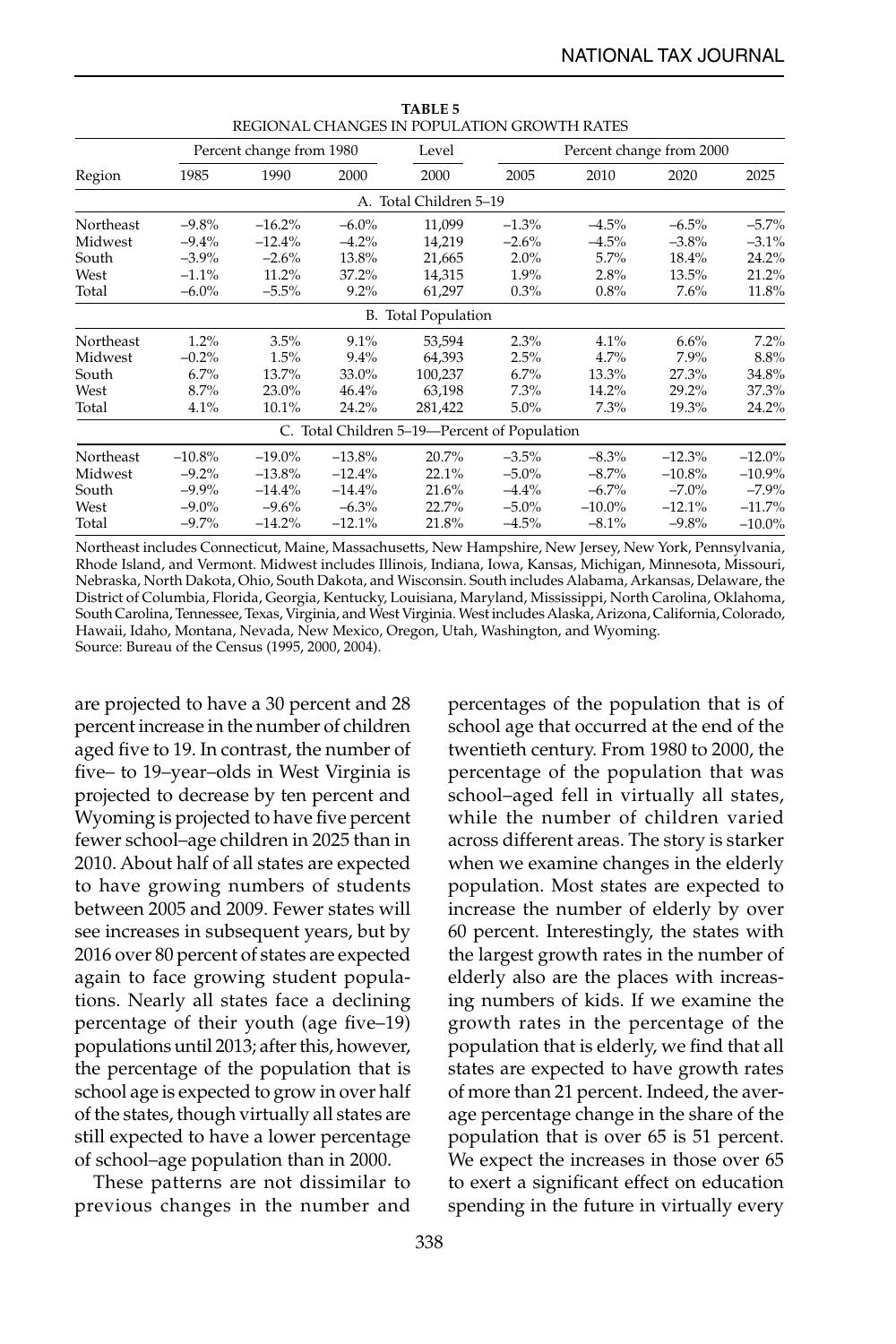state. The growing role of the elderly is especially important when coupled with the relatively constant number of people between 20 and 64. The projected national old–age dependency ratio is expected to increase from 0.22 in 2010 to 0.33 in 2025. If we combine the school–age and old–age ratio we find a total dependency ratio of 0.68, much higher than in the recent past. This would imply a smaller share of people working and providing revenues for government services.

In addition to differences in the age makeup of the population, there are changing trends in the racial and ethnic composition of the population going forward. Due to differences in migration and fertility patterns, the country is becoming more racially diverse, with school–age populations more non–white than the overall population. Table 6 compares the ethnic makeup of the school–age population with that of the elderly and overall population over time. In 1995, the overall population was 74 percent white, while the school–age population was 68 percent white, and the over–65 population was

over 85 percent white. By 2025, the overall population is forecast to be 62 percent white, while the school–age population is expected to be 53 percent white, and the elderly population is expected to be 75 percent white. Thus, the difference in the racial makeup is growing across age groups. This widening disparity is especially strong in states that are expected to have the highest growth in the number of school–aged children. We find a strong positive correlation (0.61) between the projected growth in the number of school–age children between 2005 and 2025 and the difference in the percentage of the school age and elderly population that is non–white.

Much of the difference in the racial mix by age comes from the increase in the number of Hispanic children compared to seniors. The percentage of the school–age population that was Hispanic in 1995 was 13 percent, while the percentage of the elderly that is Hispanic was five percent. In contrast, by 2025, it is estimated that 23 percent of the school–age population will be Hispanic, while the percentage

|                                 | 1995     | 2000    | 2005   | 2010   | 2015    | 2020   | 2025    |
|---------------------------------|----------|---------|--------|--------|---------|--------|---------|
| 5 to 19-Share of Population     | 21.4%    | 21.8%   | 21.4%  | 20.7%  | 20.0%   | 19.9%  | 20.1%   |
| White Non-Hispanic              | $67.5\%$ | 65.1%   | 62.5%  | 59.9%  | 57.6%   | 55.3%  | 53.4%   |
| Hispanic                        | 13.1%    | 14.9%   | 16.6%  | 18.3%  | 19.7%   | 21.4%  | 22.9%   |
| Black                           | 14.7%    | 14.8%   | 15.1%  | 15.3%  | 15.6%   | 15.7%  | 15.7%   |
| Asian and Pacific Islander      | $3.6\%$  | 4.2%    | 4.8%   | 5.5%   | 6.1%    | 6.5%   | 6.9%    |
| American Indian                 | $1.0\%$  | 1.0%    | 1.0%   | 1.0%   | 1.0%    | 1.1%   | 1.1%    |
| Total                           | 100.0%   | 100.0%  | 100.0% | 100.0% | 100.0%  | 100.0% | 100.0%  |
| 65 and Over-Share of Population | 12.8%    | 12.6%   | 12.6%  | 13.2%  | 14.7%   | 16.5%  | 18.5%   |
| White Non-Hispanic              | 85.4%    | 83.9%   | 82.2%  | 80.8%  | 79.4%   | 77.9%  | 76.4%   |
| Hispanic                        | 4.5%     | 5.4%    | 6.4%   | 7.2%   | $8.0\%$ | 8.9%   | $9.9\%$ |
| Black                           | 7.9%     | $8.0\%$ | 8.2%   | 8.2%   | 8.4%    | 8.7%   | $9.0\%$ |
| Asian and Pacific Islander      | 1.8%     | 2.3%    | 2.8%   | 3.2%   | 3.7%    | 4.0%   | 4.2%    |
| American Indian                 | 0.4%     | 0.4%    | 0.5%   | 0.5%   | 0.5%    | 0.5%   | 0.5%    |
| Total                           | 100.0%   | 100.0%  | 100.0% | 100.0% | 100.0%  | 100.0% | 100.0%  |
| Total                           |          |         |        |        |         |        |         |
| White Non-Hispanic              | 73.7%    | 71.8%   | 69.9%  | 68.0%  | 66.1%   | 64.3%  | 62.4%   |
| Hispanic                        | 10.2%    | 11.4%   | 12.6%  | 13.8%  | 15.1%   | 16.3%  | 17.6%   |
| Black                           | 12.0%    | 12.2%   | 12.4%  | 12.6%  | 12.7%   | 12.9%  | 13.0%   |
| Asian and Pacific Islander      | 3.3%     | 3.9%    | 4.4%   | 4.8%   | 5.3%    | 5.7%   | $6.2\%$ |
| American Indian                 | 0.7%     | 0.7%    | 0.8%   | 0.8%   | 0.8%    | 0.8%   | 0.8%    |
| Total                           | 100.0%   | 100.0%  | 100.0% | 100.0% | 100.0%  | 100.0% | 100.0%  |

**TABLE 6** PERCENTAGE DISTRIBUTION OF US POPULATION BY AGE GROUP, 1995–2025

Source: Bureau of the Census (1996).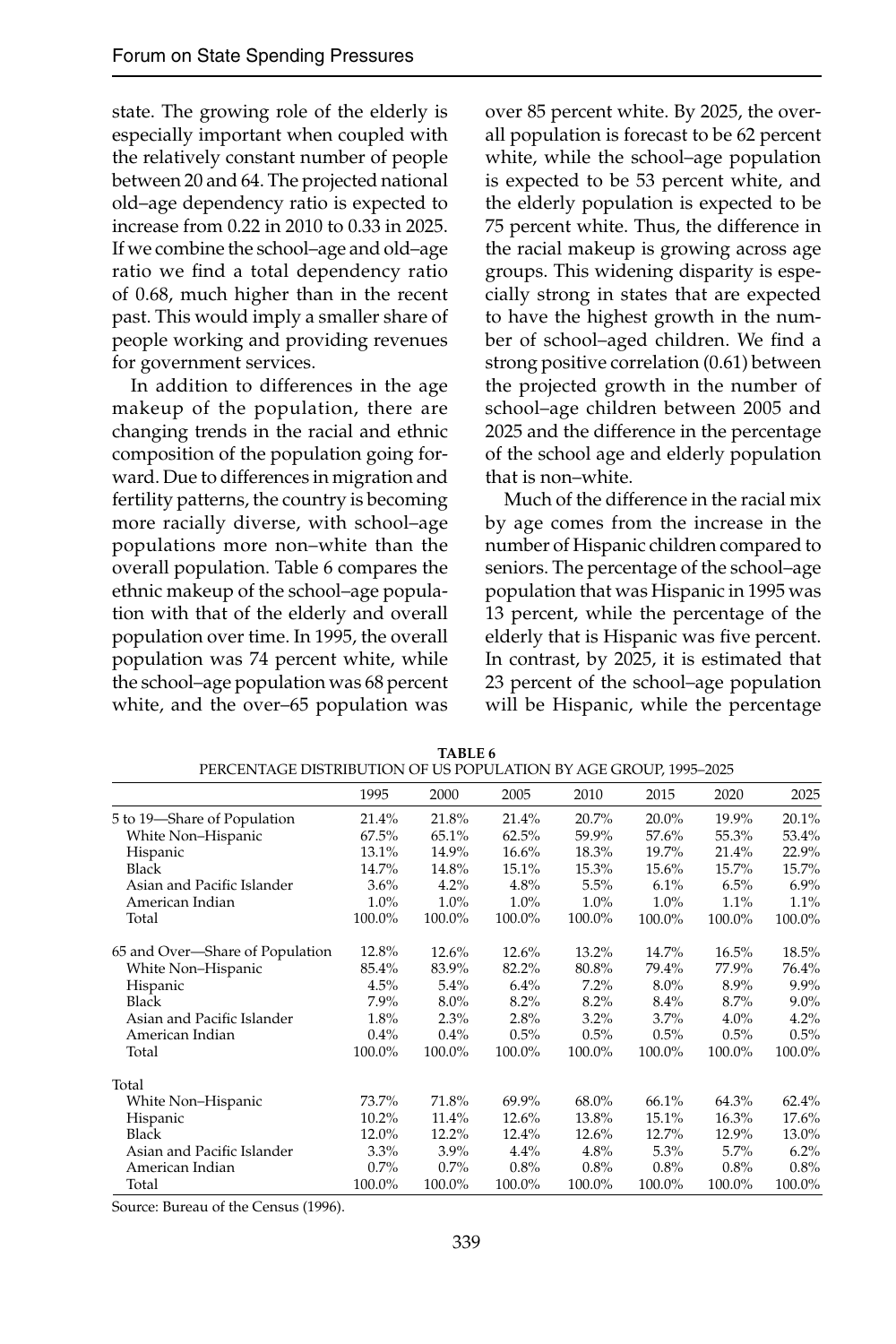of the population that is over 65 that is Hispanic only increases to ten percent of the elderly population. Historically, minority students have typically been from lower–income families and Hispanic students are more likely to be immigrants or the children of immigrants and have some language needs. We explore the cost implications of these trends below.

#### LOOKING FORWARD

What can we learn about future education funding by examining the patterns in education spending and demographics over the last 20 to 25 years? Does it matter whether populations other than the school–age population are growing or shrinking? The school–age population is expected to grow, which will create upward pressure on nationwide education spending. In states with decreasing enrollments, however, there is the potential for a decline in spending. If spending per pupil is kept constant in states with a declining number of students, fewer resources will be needed on a per–capita basis and, thus, a smaller burden will need to be placed on taxpayers to provide for education spending.

The number of special education students is expected to continue to increase and the school–age population will come increasingly from higher–poverty households. School finance cases have increased the pressure on states to provide adequate and appropriate education for all students. As the number of special needs students (students with disabilities, with limited English proficiency, and from poorer households) increases, per–pupil costs are expected to increase. Special education costs could rise further as all students must meet accountability and achievement requirements under NCLB. The growing share of resource–intensive students in the school–age population is, thus, expected to exert upward pressure on per–pupil education spending.

The Department of Education predicts that student–teacher ratios will continue to decline from current levels of 15.9 in 2003 to 14.5 by 2014. We would expect teacher salaries also to increase due to growing wage premiums for workers with a college education. However, the demographic changes affecting the population as a whole are also affecting the teacher labor force. Hussar (2007) estimates that teacher age and experience levels will decline as teachers retire. He estimates that the percentage of teachers in their 50s will decline from 29 percent in 2004 to 22 percent in 2016, with an increase in the percent of teachers in their forties. He also projects that the number of newly hired teachers will increase steadily from 236,000 in 2004 to 393,000 in 2016. Thus, the teaching force will be lower down on the salary scale (lower levels of experience), which could temper wages. However, we expect that, in order to attract this growing number of teachers from other occupations, salaries will need to increase. This increased need for teachers and rising salaries will put upward pressure on per–pupil spending.

Unlike demographic changes that occurred between 1980 and 2000—when the decline in the school–age population was accompanied by increases in the working–age population—future shifts in the population will be toward the elderly, who often, like children, are net recipients of government services, especially Medicaid. Our examination of past spending patterns suggests that states with the highest increases in the number and share of their population over 65 had lower growth rates in per–pupil spending. It is projected that all states will see an increase of more than 20 percent in the share of their populations 65 and over. The pressure for other state and local services can be especially acute for states with large increases in those 85 and over, a group whose share of the population is rapidly increasing. The number of people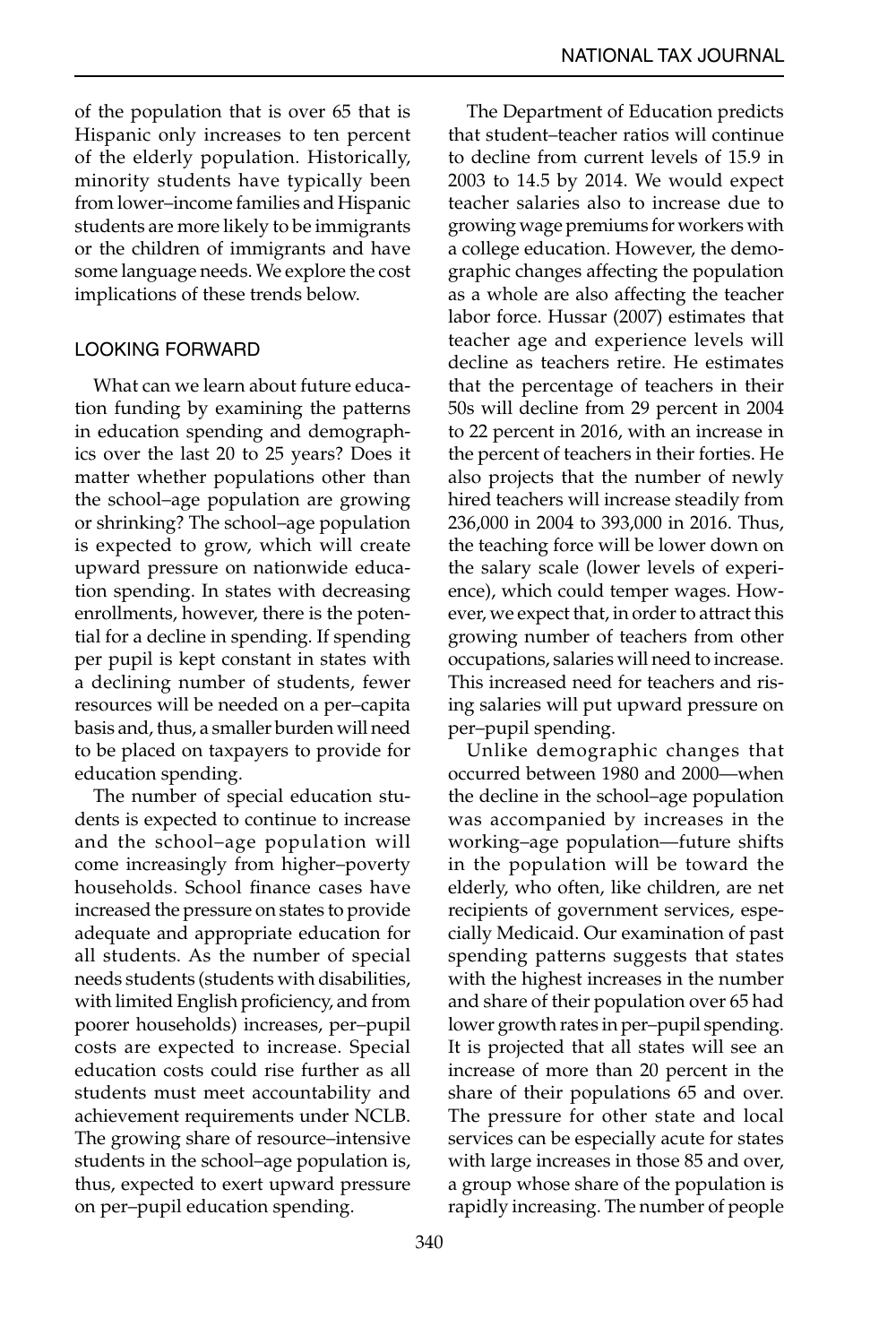over 85 has increased from 2.2 million in 1980 to 4.2 million in 2000 and is expected to rise to over eight million by 2025. While those over 85 still represent a small share of the population, this growth is expected to exert pressure on state budgets through rising health care costs, in particular for state expenditures on Medicaid insurance to cover the costs of nursing–home care. Thus, while we would expect per–pupil costs to continue increasing, the countervailing pressure of health care for the elderly might limit the availability of state resources for education.

The aging of the baby–boom population in the U.S. poses an increasing intergenerational conflict over the disposition of limited resources. One potential implication of the shift in political power from the working population to the elderly is the possibility that disproportionately fewer public resources will be available for services for children, including elementary and secondary education. The elderly receive fewer direct benefits from education spending than other age groups. To the extent that older people vote in their narrowly defined self-interest, we would expect public support for education spending to fall as the population ages. Various researchers have documented that, compared to younger groups, the elderly appear to have weaker preferences for K–12 education (Rubinfeld, 1977; Vinovskis, 1993); that they are less willing to vote favorably on certain school bond referenda (Button, 1992) or more willing to support property tax limitations (Ladd and Wilson, 1983); and that, other factors held constant, in school districts in New York with larger shares of the elderly in their populations, less is spent per pupil on education than in other districts (Inman, 1978). Elderly support for schools in the past may have reflected the capitalization of school quality or spending into house

prices; as school spending is less related to property values (as reliance on property taxes falls), we might find additional reluctance of the elderly to support school spending.

Poterba (1997 and 1998) has considered the experiences of all states between 1961 and 1991 to examine how the changing share of the elderly affects the willingness of states to support elementary and secondary education. He found that, other factors held constant, the higher is the proportion of people over 65 in a state, the lower is the amount the state spends (including both state and local spending) per child on K–12 education. Poterba (1998) estimated that the increase in the aged population expected between 1996 and 2030 could lead to a spending reduction of 12 percent.

However, other researchers have found a more nuanced story when examining elderly support for education. Ladd and Murray (2001) analyze the model posed by Poterba using county–level rather than state–level data. In contrast to Poterba's findings, they find that the effect of the elderly share of the population on education spending is small and not statistically different from zero. However, like Poterba, Ladd and Murray (2001) find a reduction in per–child education spending when the elderly and the school–age populations are members of different racial groups.8 Given the states with the highest growth rates in the number of children are those that face the largest mismatch in the racial makeup of their elderly and school age populations, this could imply declining political support for education spending.

Other studies have investigated this relationship with respect to state–level spending on education. For example, Balsdon and Brunner (2004) have analyzed surveys of California elderly voters and

<sup>&</sup>lt;sup>8</sup> Specifically, they find that the greater is the difference between the share of the elderly who are white in the state and the share of the youth who are a minority, the lower is the support for education.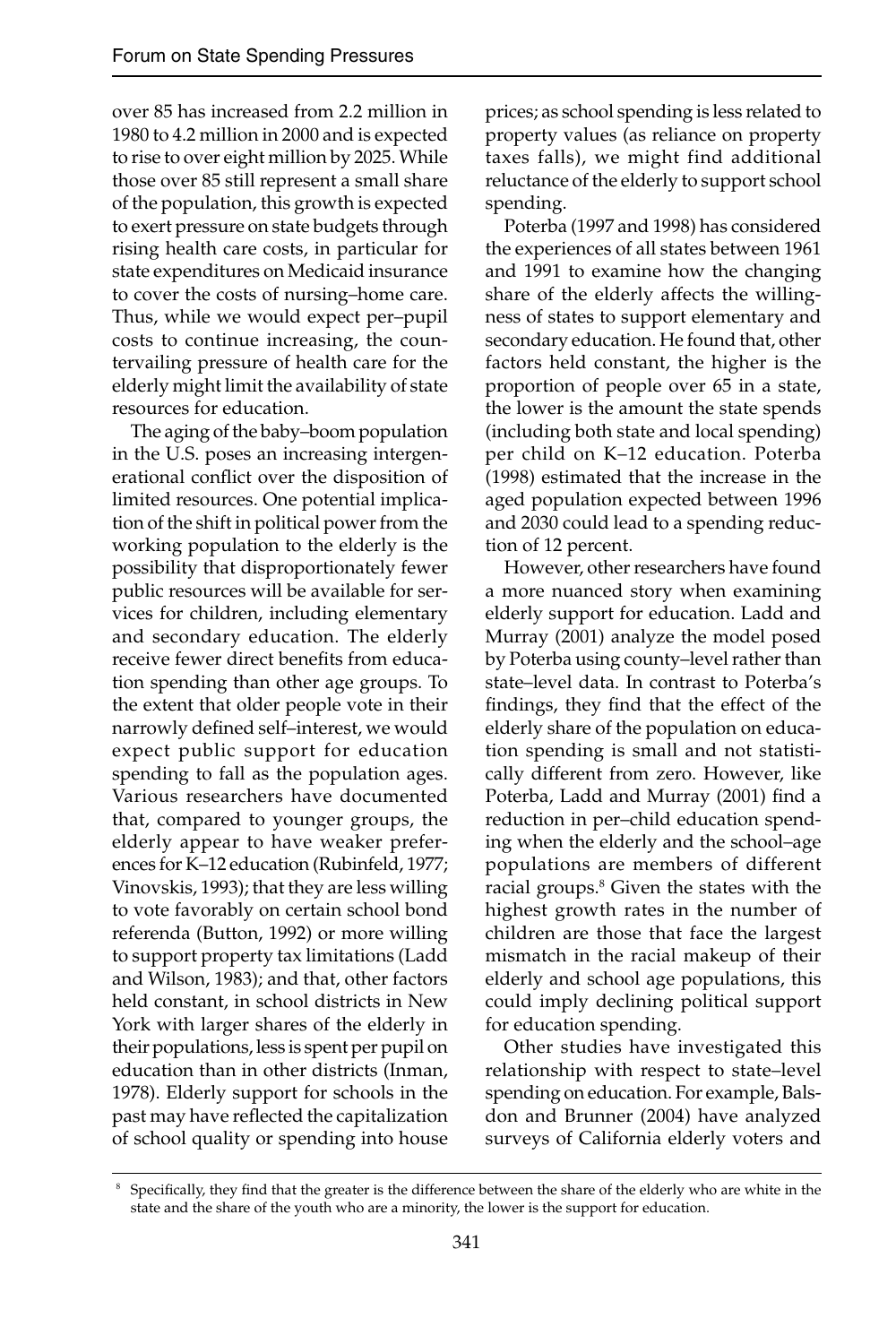found that the elderly prefer local to state spending on education. This is especially telling as California has centralized decision–making on spending levels more than most other states, and suggests that centralization of funding could erode support. Using a national sample of school districts with observations on education spending and demographics from 1972 to 1992, Harris, Evans, and Schwab (2001) find that the share of elderly in the population had a larger negative effect on state spending than on local spending. These results and the current trend of the increasing state role in education finance may indicate further erosion of education support going forward.

The experiences in California during the past three decades offer insights to the future for other states. The past growth in the school–aged and elderly in California foreshadow the projected trends for the rest of the country. School finance equalization coupled with the effect of Proposition 13 led to slower growth in spending per pupil than in other states. Researchers have also found declining support for state–level education spending. This would suggest that education spending would decrease as a priority. However, past policy experiences would suggest that this conclusion is not a *fait accompli*. California has been a leading state in school finance equalization, accountability programs, class size reduction, charter schooling and a host of categorical programs intended to address educational needs and has had a stable share of its state and local revenues going to education since 1990. The stable share was essentially mandated in 1988 with the passage of a state constitutional initiative requiring that a minimum spending level and share of the state budget go to education.

In summary, we expect current patterns of court cases and federal mandates to increase pressure for spending, but the centralization of financing at the state level might undermine political support for these increases. Similarly, changes in the demographic makeup of students is expected to increase the costs of providing an adequate education per pupil. The need to hire more teachers, due to teacher retirements and declining student–teacher ratios, is further expected to increase per–pupil costs in the future. Declining numbers of students would also be expected to increase per–pupil spending given historical patterns. However, increases in the share of the population that is elderly, especially when paired with changes in the ethnic makeup of the elderly and student populations, is expected to erode support for education spending. Therefore, we expect there to be increases in per–pupil spending going forward, but likely declines in the share of state and local budgets going to K–12 education.

#### CONCLUSIONS AND DIRECTIONS FOR FUTURE RESEARCH

We have examined the past growth in educational spending and a shift of responsibility to state governments away from local governments for education spending in the past three decades. Much of the increased responsibility is due to institutional pressure from court–mandated school finance reforms and policy pressures from federal mandates. Looking forward another two decades, we presented data on the age profile of the United States. The echo of the baby boom and sharply higher immigration together will increase the number of school–aged children by 22 percent by 2025. As a share of the population, however, school–aged children will decline from 24.8 percent in 1980 to 19.6 percent in 2025. Trends in the working–age and elderly populations suggest a decrease in support for education spending. In 1980, slightly more than 11 percent of the population was at least 65 years old; in sharp contrast, forecasts anticipate that over 18 percent of the population will be at least 65 in 2025. This pattern reflects the confluence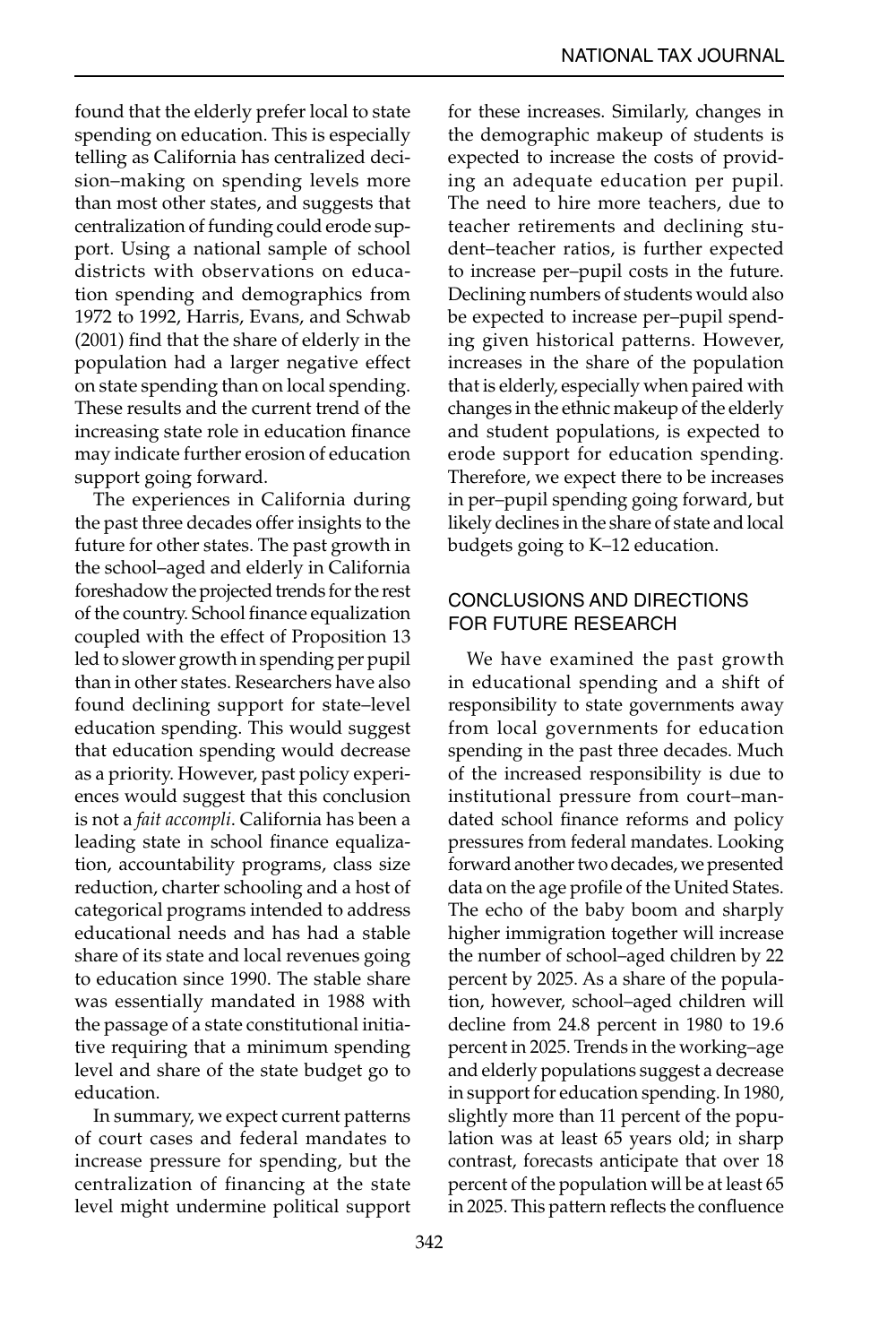of a number of trends, including the aging of the baby–boom generation and increased longevity stemming from improvements in medical care.

The changing age profile of the population has a number of obvious implications for public policy at the state level. Medicaid, for example, will undoubtedly be a key pressure on states in the years to come. In addition, demographics will likely have important effects on policy at the state and local level that warrant additional research. Public support for education is a particular concern. Seniors realize fewer direct benefits from education spending than do other age groups. Consequently, as the population ages and political power shifts toward the elderly, we might expect spending on education to fall. Previous research has consistently demonstrated that the elderly are less likely to support increases in school spending when the children in their community are of a difference race and, as the racial makeup of the school–age and elderly populations diverges, we would expect neighborhoods to reflect this divergence. Reduced support for education could then lead to sharp decreases in per–pupil spending as the school–age population continues to grow. Although previous research and earlier trends do not support a prognosis of widespread intergenerational competition over resources, dramatic changes in the share of the elderly could reverse the longstanding trend toward rising spending per student. This political pressure could reverse current trends that have led to increased spending per pupil, including the growing special education and compensatory education systems, the gearing–up of accountability systems, the implementation of class size limitations, and the increasing focus in the courts on states providing an adequate education. In the past, rising costs per pupil were spread across a growing working–age population. In the future, it is likely that calls for education spending will need to compete with calls for spending on public

programs preferred by a growing elderly population.

#### **Acknowledgments**

We would like to thank Julianna Koch and Paul Duncan for research assistance, and Therese McGuire, Andy Reschovsky and conference participants for comments on an earlier draft. We received financial support from the Lincoln Institute of Land Policy in producing this paper. The opinions expressed are solely those of the authors.

#### **REFERENCES**

Allegretto, Sylvia A., Sean P. Corcoran, and Lawrence Mishel.

 *How Does Teacher Pay Compare? Methodological Challenges and Answers*. Washington, D.C.: Economic Policy Institute, 2004.

Balsdon, Edward, and Eric Brunner.

"Intergenerational Conflict and the Political Economy of School Spending." *Journal of Urban Economics* 56 No. 2 (September, 2004): 369–88.

Bureau of the Census.

*Statistical Abstract of the United States*. Washington, D.C.: U.S. Department of Commerce, various years.

Bureau of the Census.

*Census of Government School System Finance (F33)*. University of Michigan: Inter–university Consortium for Political and Social Research. Washington, D.C., 1972, 1977, 1982, 1987, 1992, 1997–2004 various years.

Bureau of the Census.

 "Historical Annual Time Series of State Population Estimates and Demographic Components of Change." Washington, D.C., 1995. http://www.census.gov/popest/ archives/1980s/#state.

Bureau of the Census.

 "Population Projections for States by Age, Sex, Race, and Hispanic Origin: 1995 to 2025." Washington, D.C., 1996. http:// www.census.gov/population/www/ projections/st\_yrby5.html.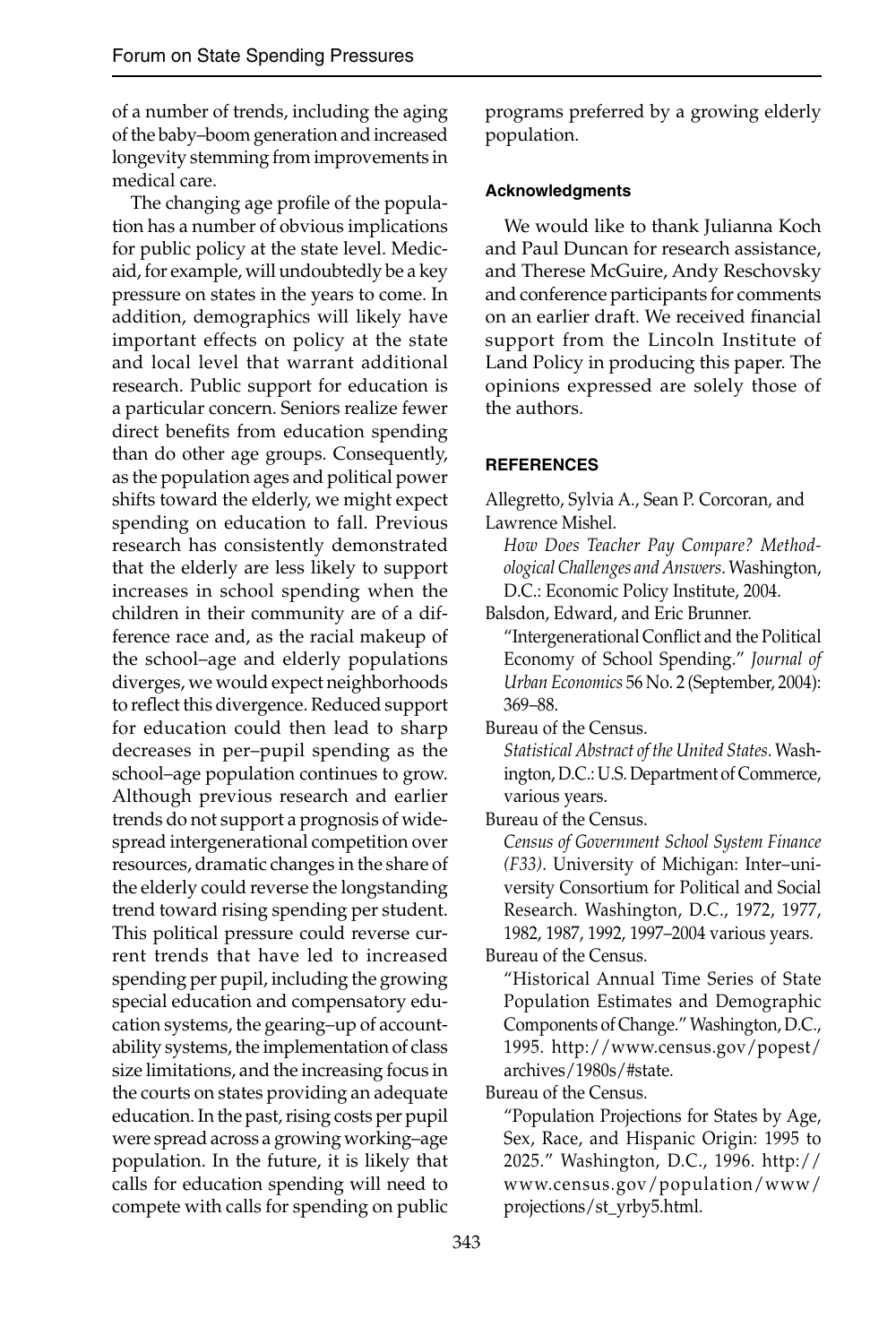Bureau of the Census.

 "1990 to 1999 Annual Time Series of State Population Estimates by Age and Sex." Washington, D.C., 2000. http://www. census.gov/popest/archives/1990s/1990s. html#state.

Bureau of the Census.

 "State Interim Population Projections by Age and Sex: 2004 to 2030." Washington, D.C., 2004. http://www.census.gov/ population/www/projections/projection sagesex.html.

Button, James W.

"A Sign of Generational Conflict: The Impact of Florida's Aging Voters on Local School and Tax Referenda." *Social Science Quarterly* 73 No. 4 (December, 1992): 786–97.

Corcoran, Sean, William N. Evans, Jennifer Godwin, Sheila E. Murray, and Robert M.

Schwab.

 "The Changing Distribution of Education Finance, 1972 to 1997." In *Social Inequality,* edited by Kathryn M. Neckerman, 433–66. New York: Russell Sage Foundation Press, 2004.

Dye, Richard F., and Andrew Reschovsky. "Property Tax Responses to State Aid Cuts in the Recent Fiscal Crisis." Paper prepared

for State and Local Finances After the Storm: Is Smooth Sailing Ahead? Washington, D.C., March, 2007.

Education Trust.

 "The Funding Gap 2005: Low–Income and Minority Students Shortchanged by Most States." Washington, D.C.: The Education Trust, 2005.

Hanushek, Eric A., and Steven G. Rivkin.

 "Understanding the Twentieth Century Growth in U.S. School Spending." *Journal of Human Resources* 32 No. 1 (Winter, 1997): 35–68.

Harris, Amy, William N. Evans, and Robert M. Schwab.

 "Public Education Financing in an Aging America." *Journal of Public Economics* 81 No. 3 (September, 2001): 449–72.

Hoxby, Caroline M.

 "The Cost of Accountability." NBER Working Paper No. 8855. Cambridge, MA: National Bureau of Economic Research, 2002.

Hussar, William J.

 "Predicting the Number of Newly Hired Teachers in the United States to 2015–16." NCES Working Paper. Washington, D.C.: National Center for Education Statistics, 2007.

Inman, Robert P.

 "Testing Political Economy's 'As If' Proposition: Is the Median Income Voter Really Decisive?" *Public Choice* 33 No. 4 (1978): 45–65.

Krueger, Alan B.

 "Economic Considerations and Class Size." *The Economic Journal* 113 No. 485 (February, 2003): F34–63.

Ladd, Helen F.

 "How School Districts Respond to Fiscal Constraint." In *Selected Papers in School Finance*, edited by William J. Fowler, 39–59. Washington, D.C.: National Center for Education Statistics, 1997.

Ladd, Helen F., and Sheila E. Murray. "Intergenerational Conflict Reconsidered: County Demographics Structure and the Demand for Public Education." *Economics of Education Review* 20 No. 4 (August, 2001): 343–57.

Ladd, Helen F., and Julie B. Wilson.

 "Who Supports Tax Limitations: Evidence from Massachusetts' Proposition 2½." *Journal of Policy Analysis and Management* No. 2 (Winter, 1983): 256–79.

Marton, James, and David E. Wildasin. "Medicaid Expenditures and State Budgets: Past, Present, and Future." *National Tax Journal* 60 No. 2 (June, 2007): 279–304.

McGuire, Therese J., and David F. Merriman. "State Spending on Social Assistance Programs Over the Business Cycle." In *Working and Poor: How Economic and Policy Changes Are Affecting Low–Wage Workers*, edited by Rebecca M. Blank, Sheldon H. Danzinger, and Robert F. Schoeni, 289–311. New York: Russell Sage Foundation, 2006.

Minorini, Paul, and Stephen Sugarman. "School Finance Litigation in the Name of Educational Equity: Its Evolution, Impact